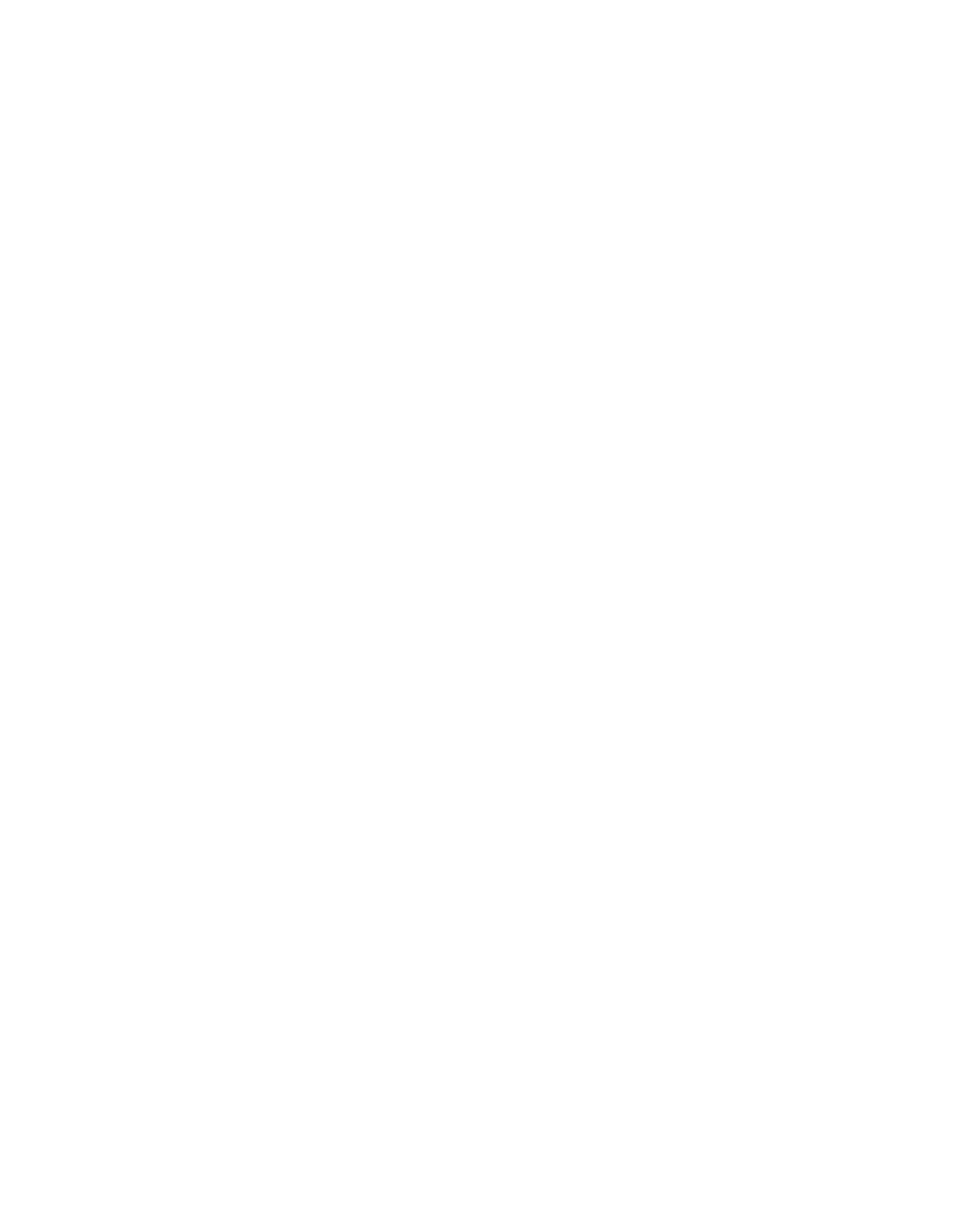# **Contents**

| 13.0 |      |        |  |  |
|------|------|--------|--|--|
|      | 13.1 |        |  |  |
|      |      |        |  |  |
|      |      |        |  |  |
|      |      |        |  |  |
|      | 13.3 |        |  |  |
|      |      | 13.3.1 |  |  |
|      |      | 13.3.2 |  |  |
|      |      | 13.3.3 |  |  |
|      |      | 13.3.4 |  |  |
|      |      |        |  |  |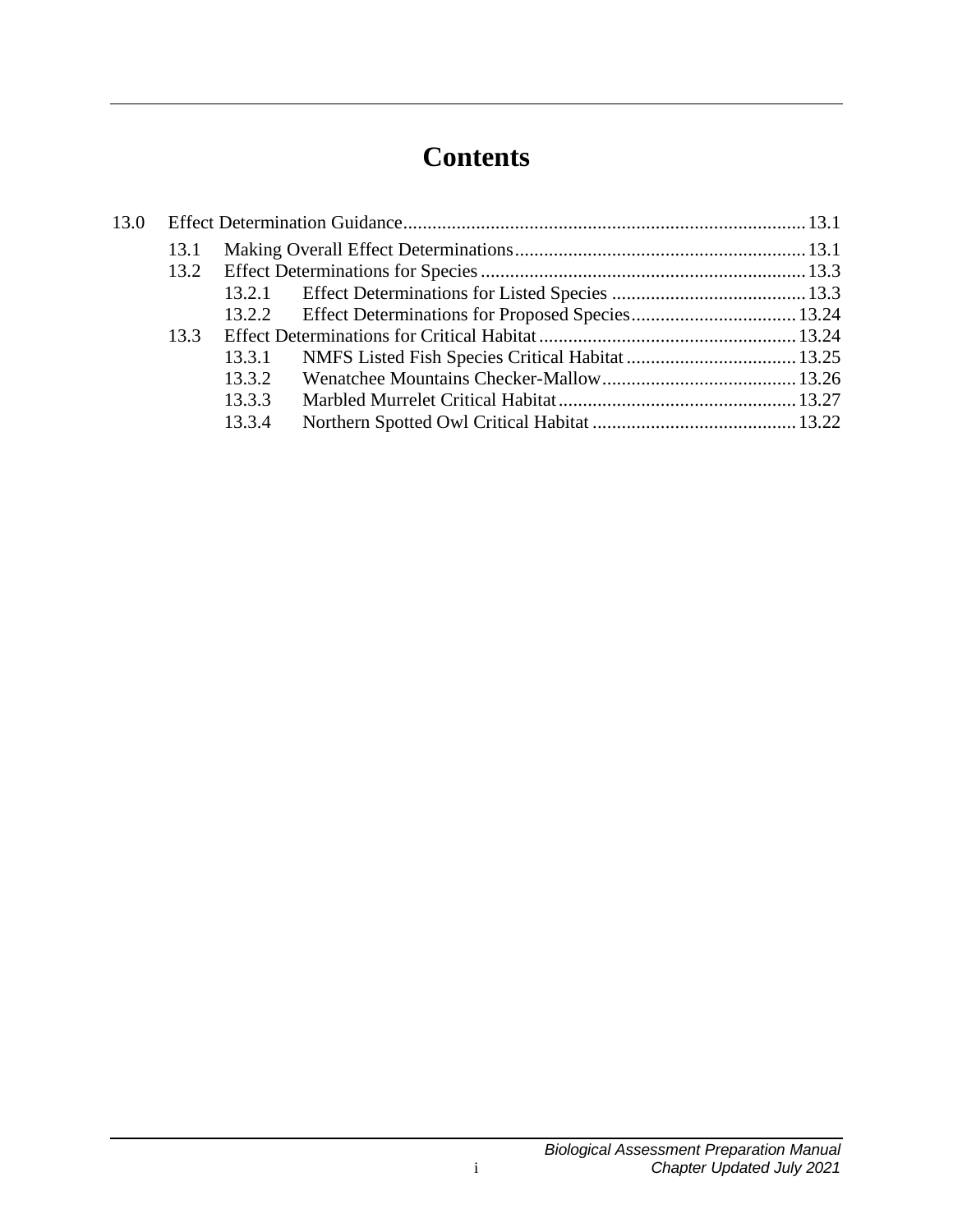# **Tables**

| Table 13-1. Worksheet for determining overall effect determination for each affected species and                                                                                                                                                                                                           |  |
|------------------------------------------------------------------------------------------------------------------------------------------------------------------------------------------------------------------------------------------------------------------------------------------------------------|--|
| Table 13-2. Disturbance, disruption (harass) and/or physical injury (harm) distance thresholds for<br>murrelet during the nesting season (April 1 to September 23). Distances are to a known occupied<br>marbled murrelet nest tree or suitable nest trees in unsurveyed nesting habitat (USFWS 2015) 13.7 |  |
| Table 13-3. Marbled murrelet suitable habitat (not critical habitat) effect determination guidance                                                                                                                                                                                                         |  |
| Table 13-4. Disturbance, disruption (harass) and/or physical injury (harm) distance thresholds for<br>spotted owls. Distances are to a known occupied spotted owl nest tree or suitable nest trees in                                                                                                      |  |
| Table 13-5. Northern Spotted Owl Habitat Effect Determination Guidance for Projects Requiring                                                                                                                                                                                                              |  |
| Table 13-6. Marbled Murrelet Critical Habitat Effect Determination Guidance for Projects                                                                                                                                                                                                                   |  |
| Table 13-7. Northern Spotted Owl Critical Habitat Effect Determination Guidance for Projects                                                                                                                                                                                                               |  |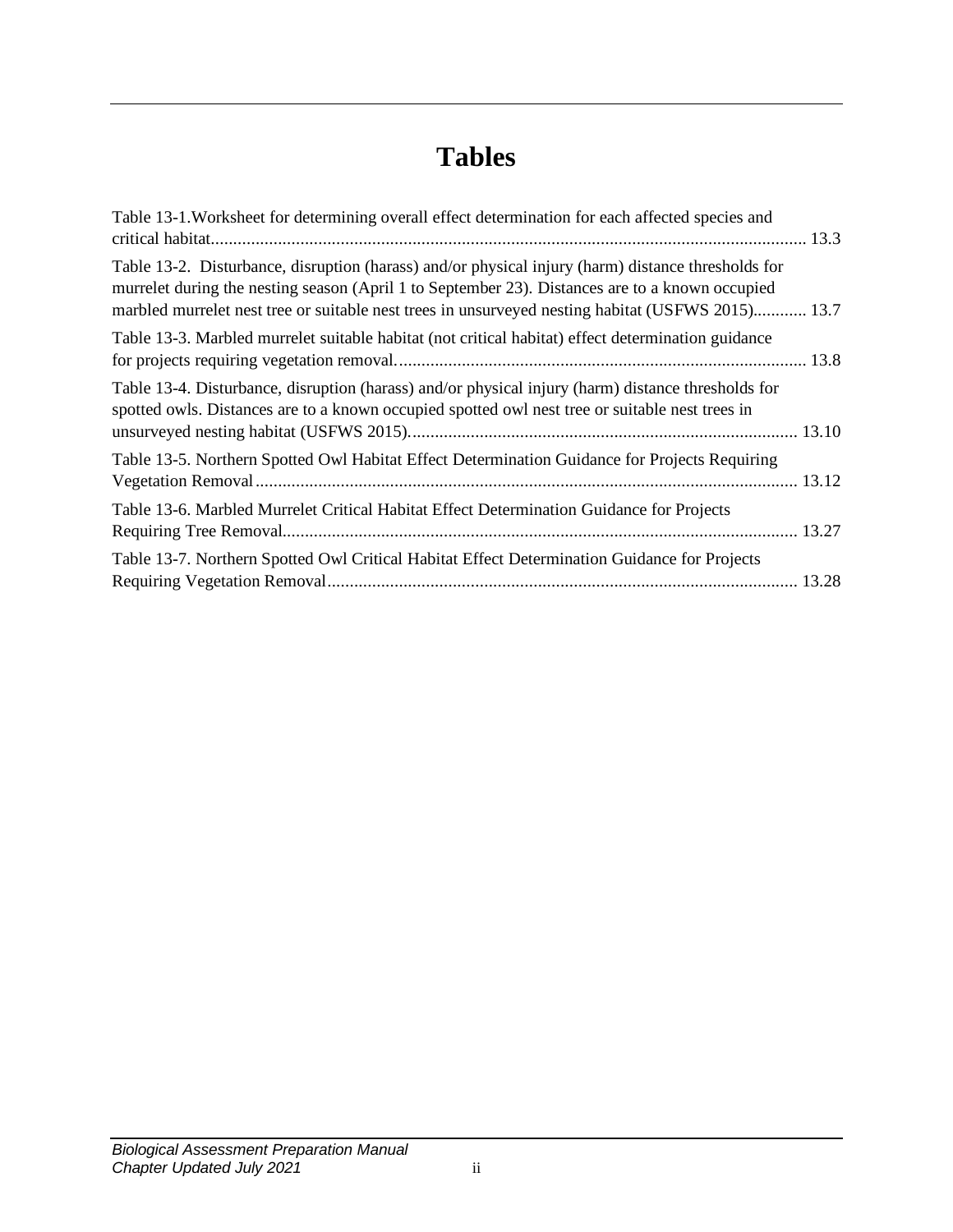# **13.0 Effect Determination Guidance**

<span id="page-4-0"></span>This chapter provides guidance for making overall effect determinations based on the effect determinations and rationale provided in the following documents. Other information may be found on the WSDOT website.

- *Programmatic Biological Opinion for the Washington State Department of Transportation Preservation, Improvement, and Maintenance Activities: January 2, 2013 (NMFS Consultation Number 2012/00293)*
- *Statewide Programmatic Consultation for Washington State Department of Transportation: July 2, 2015* (USFWS Reference: 01EWFW00-2014-F-0286, 01EWFW00-2014-FC-0287)

The above-mentioned documents are programmatic Biological Opinions (BOs) that can only be used by WSDOT. However, the effect determination guidance included in these documents can be used as guidance for making effect determinations in similar situations. Remember that effect determinations in programmatic BOs tend to be more conservative (more restrictive or protective) than effect determinations made on a project-by-project basis. Thus, for a given project it may be possible to reach a less conservative effect determination than the one given in the programmatic document, depending on the situation.

The first section of this chapter provides guidance for integrating multiple effect determinations for specific project elements into a single overall effect determination for each species addressed in the Biological Assessment.

The second section of this chapter provides guidance for making effect determinations for species and critical habitats based on general standards and disturbance thresholds. This guidance is based on the definitions and criteria for *no effect* (NE), *not likely to adversely affect* (NLTAA), and *likely to adversely affect* (LTAA) determinations and the disturbance thresholds for species and critical habitat presented in the two documents listed above. The disturbance thresholds are based upon recent information regarding noise and visual disturbance. These thresholds can also serve as standards for making effect determinations.

It is important to note that the examples provided here apply to a specific suite of projects, species, and habitat types and do not necessarily apply to other WSDOT projects. The rationale and effect determinations provided here should help identify the parameters or characteristics that should be taken into consideration when making an effect determination.

## <span id="page-4-1"></span>**13.1 Making Overall Effect Determinations**

The biological assessment must provide a single effect determination, reflecting the impacts of the project as a whole, for each species and critical habitat. To do so, the project biologist must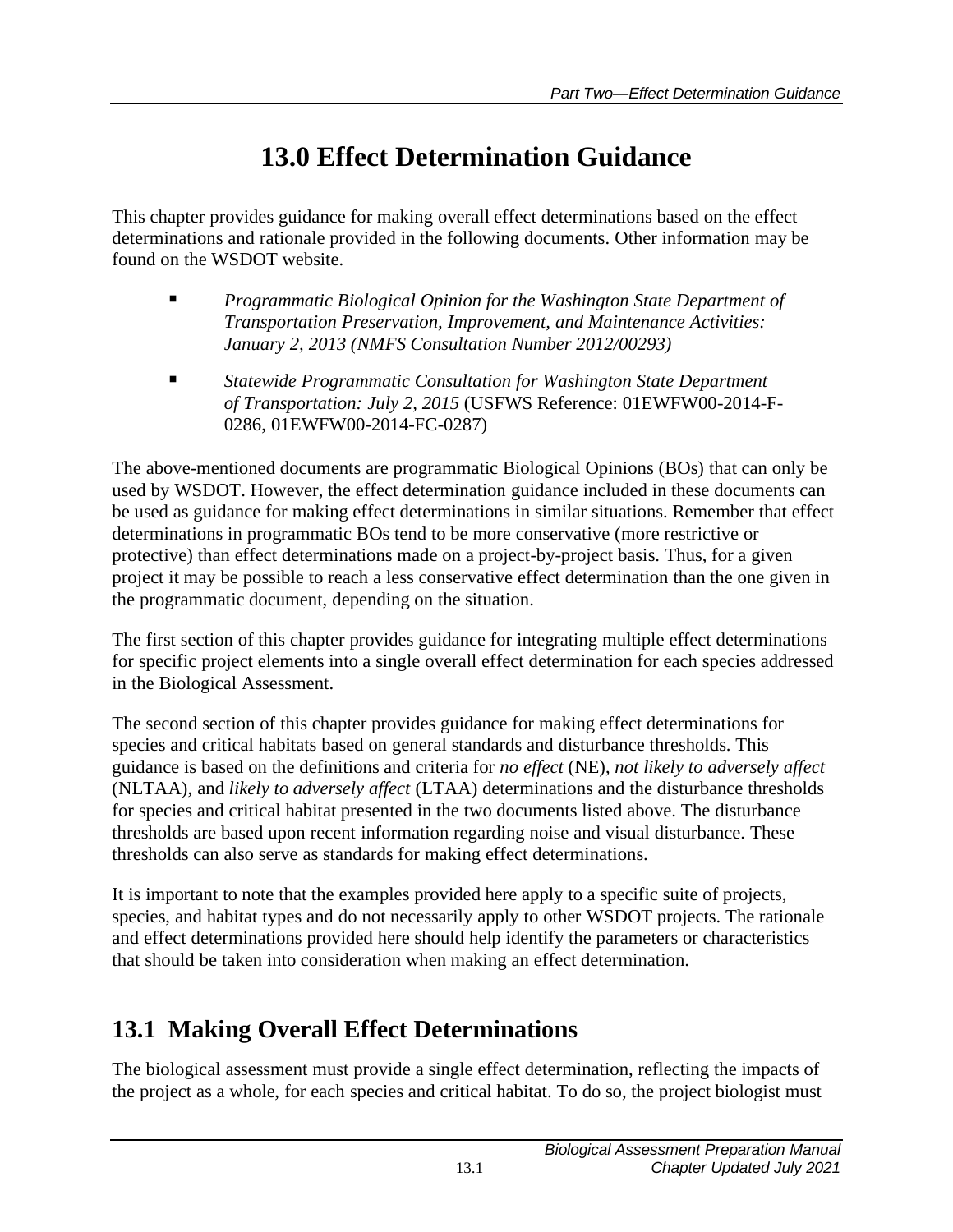systematically consider all of the potential effects associated with various project elements in combination.

To facilitate the effects analysis, each of these project elements may first be evaluated individually, and effect determinations for each element may be developed. However, all of these elements and their associated effect determinations must subsequently be considered in combination to develop an overall effect determination for the project for each species or critical habitat. For a given species, the most stringent effect determination for any of the project elements (LTAA vs. NLTAA) will be the overall project effect determination for the species. For example, if a project will have no effect on marbled murrelets for stormwater, in-water work, and clearing and grading, but will have a NLTAA for pile-driving, the overall project effect determination for that species would be NLTAA. In addition, the synergistic effects of an action must also be considered. For example, effects on temperature and dissolved oxygen when viewed separately might be considered minimal, but when viewed in concert, their synergistic effect on the physiological response of a fish may lead to a different overall conclusion.

One technique that can facilitate this process of determining overall project impacts is developing a worksheet that lists all affected species and all project elements, and the effect determinations associated with each. Although the worksheet should not be included in the BA, it can be a useful tool for ensuring that all anticipated project impacts are considered when making the overall effect determination for each species and critical habitat. An example of this type of worksheet is presented in Table 13-1.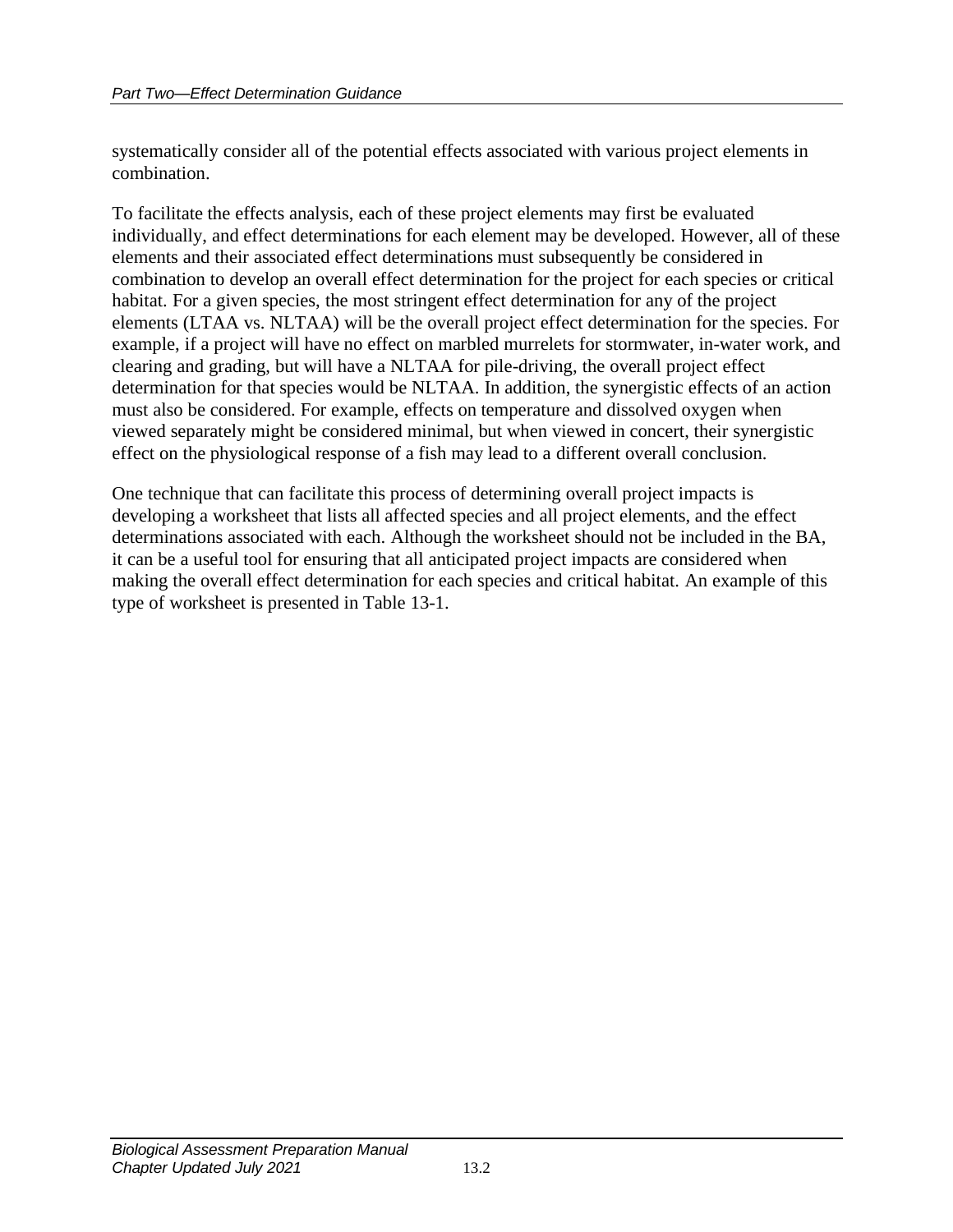| Regulatory<br>Jurisdiction | Federal<br>Status <sup>a</sup> | Common Name                                | Effect<br>Determination<br>for Stormwater<br>Runoff | Effect<br>Determination<br>for In-Water<br>Work<br>(stream) | Effect<br>Determination<br>for Pile<br>Driving<br>(stream) | Effect<br>Determination<br>for Clearing<br>and Grading | Overall Effect<br>Determination<br>for Project |
|----------------------------|--------------------------------|--------------------------------------------|-----------------------------------------------------|-------------------------------------------------------------|------------------------------------------------------------|--------------------------------------------------------|------------------------------------------------|
| <b>USFWS</b>               | E                              | Marsh sandwort                             | <b>NE</b>                                           | <b>NE</b>                                                   | <b>NE</b>                                                  | <b>NLTAA</b>                                           | <b>NLTAA</b>                                   |
|                            | T                              |                                            | <b>NE</b>                                           | <b>NE</b>                                                   | <b>NLTAA</b>                                               | <b>NE</b>                                              | <b>NLTAA</b>                                   |
|                            |                                | Canada lynx                                |                                                     |                                                             |                                                            |                                                        |                                                |
|                            | T                              | Grizzly bear                               | <b>NE</b>                                           | <b>NE</b>                                                   | <b>NLTAA</b>                                               | <b>NE</b>                                              | <b>NLTAA</b>                                   |
|                            | T                              | Marbled murrelet                           | <b>NE</b>                                           | <b>NE</b>                                                   | <b>LTAA</b>                                                | <b>NLTAA</b>                                           | <b>LTAA</b>                                    |
|                            | T                              | Northern spotted owl                       | <b>NE</b>                                           | <b>NE</b>                                                   | <b>LTAA</b>                                                | <b>NLTAA</b>                                           | <b>LTAA</b>                                    |
|                            | T                              | <b>Bull</b> trout                          | <b>NLTAA</b>                                        | <b>LTAA</b>                                                 | <b>NLTAA</b>                                               | <b>NLTAA</b>                                           | <b>LTAA</b>                                    |
|                            | T                              | Golden paintbrush                          | <b>NE</b>                                           | <b>NLTAA</b>                                                | <b>NE</b>                                                  | <b>NLTAA</b>                                           | <b>NLTAA</b>                                   |
| <b>NMFS</b>                | Е                              | Humpback whale                             | <b>NE</b>                                           | <b>NE</b>                                                   | <b>NE</b>                                                  | <b>NE</b>                                              | <b>NE</b>                                      |
|                            | E                              | Southern resident<br>killer whale          | <b>NE</b>                                           | <b>NE</b>                                                   | <b>NE</b>                                                  | <b>NE</b>                                              | <b>NE</b>                                      |
|                            | T                              | <b>Puget Sound Chinook</b><br>salmon (ESU) | <b>NLTAA</b>                                        | <b>LTAA</b>                                                 | <b>NLTAA</b>                                               | <b>NLTAA</b>                                           | <b>LTAA</b>                                    |
|                            | T                              | Hood Canal summer<br>chum salmon (ESU)     | <b>NLTAA</b>                                        | <b>LTAA</b>                                                 | <b>NLTAA</b>                                               | <b>NLTAA</b>                                           | <b>LTAA</b>                                    |

<span id="page-6-2"></span>

|                               |  | Table 13-1. Worksheet for determining overall effect determination for each affected |  |  |
|-------------------------------|--|--------------------------------------------------------------------------------------|--|--|
| species and critical habitat. |  |                                                                                      |  |  |

 $T =$  threatened;  $E =$  endangered;  $NE =$  no effect;  $LTAA =$  likely to adversely affect;  $NLTAA =$  not likely to adversely affect; DPS = distinct population segment; ESU = evolutionarily significant unit.

## <span id="page-6-0"></span>**13.2 Effect Determinations for Species**

### <span id="page-6-1"></span>**13.2.1 Effect Determinations for Listed Species**

The following sections provide effect determination guidance for listed fish species under NMFS and USFWS jurisdiction, followed by guidance tailored to terrestrial species under USFWS jurisdiction.

## *13.2.1.1 Fish Species*

#### *NMFS Listed Fish Species*

Many project types may warrant a determination of *no effect* on listed fish species. Examples of such projects include the following:

- **Projects occurring in watersheds or water resource inventory areas** (WRIAs) with no listed fish species
- Projects or maintenance activities that: 1) are conducted entirely within the developed transportation system right-of-way, 2) do not remove or modify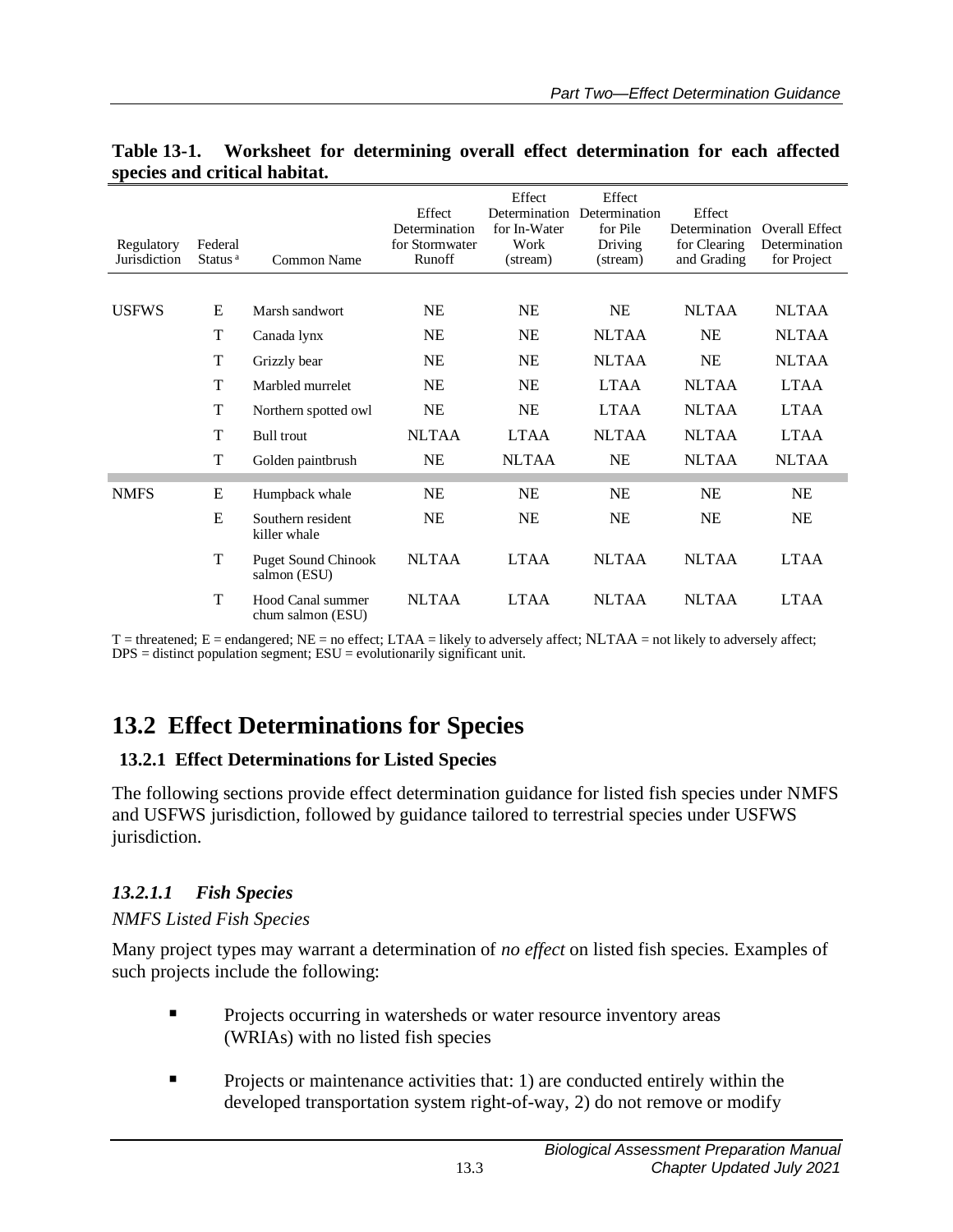vegetation in any way, 3) do not alter existing hydrology through modified discharges, and 4) do not discharge materials (such as water, asphalt grindings, or fill material) from the developed portion of the roadway

- Bridges undergoing seismic retrofit, bridge deck repair, or overlay and replacement, provided that they include no in-water work and create no additional impervious surface area.
- Projects where there are no listed species-bearing waters within the action area.

Many project types may warrant a determination of *may affect but is not likely to adversely affect* listed fish species. Examples of such projects include the following:

- Projects for which BMPs are implemented to prevent sediments or runoff from entering surface water, and that do not permanently remove riparian vegetation greater than 6 inches in diameter at breast height (dbh) from a riparian area of a stream or river system containing listed salmonids.
- Projects in which slide material that has entered a listed fish-bearing water body will be removed within the appropriate work window when listed fish species are not likely to be present in the action area.
- **•** Projects that require work below the ordinary high water mark (OHWM) to replace or extend culverts, provided that no ESA-listed salmonid species are present in the system during the approved work window, and that the work does not disturb spawning habitat. (Road crossing replacement culverts are to be designed in accordance with *Water Crossing Design Guidelines* [WDFW 2013]. Tide gate replacement should use guidance in the *Programmatic Biological Opinion: Fish Passage and Restoration Action in Washington State, Department of Army Permits* [June 21, 2017].)
- **Projects that relocate streams farther from the roadway or separate ditch or** stream systems, provided that 1) listed salmonid species are not present in the system during construction, and 2) the activity restores or improves habitat functions that were provided by the original channel, through creation of meanders or vegetated stream banks, or installation of habitat structures.
- Projects that replace existing riprap structures with no expansion of the original footprint, based on the as-built plans, or projects that remove an equivalent amount of riprap within the project area during a period when listed fish species are not likely to be present.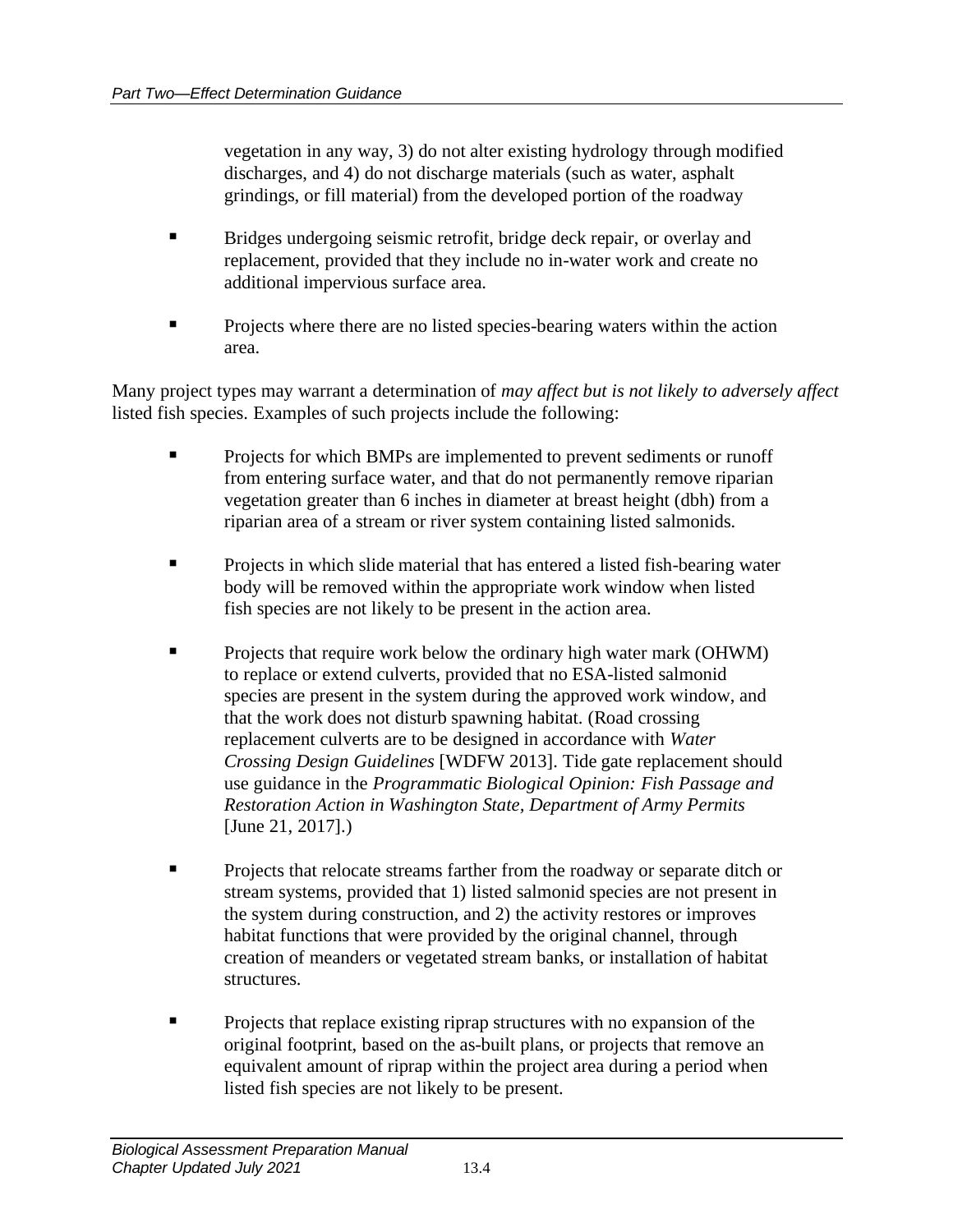## *USFWS Listed Fish Species*

Bull trout is currently the only fish species listed by USFWS in Washington and covered in the statewide WSDOT programmatic BA. Conditions for NE, NLTAA, and LTAA effect determinations for bull trout depend upon bull trout presence, proximity of project activity to

surface waters, bull trout use of the water body (spawning, rearing, or foraging, migration, and overwintering [FMO]), level of disturbance, ability to contain activity within previously developed areas, use of appropriate BMPs, extent of riparian vegetation removal, and work within appropriate work windows. Projects located in bull trout spawning watersheds, which are very small headwater systems, are likely to have greater adverse effects and require more conservative effect determinations than projects located in watersheds used only for migration.

Examples of projects that may warrant a determination of *no effect* on bull trout include the following:



USFWS photo

- Projects located in WRIAs that do not contain bull trout
- Projects that 1) are conducted entirely within the developed portion of the roadway, 2) do not remove or modify vegetation in any way, 3) do not alter existing hydrology through modified discharges, and 4) do not discharge materials (such as water or asphalt grinds) from the developed portion of the roadway.

Example of projects that may warrant a determination of *may affect but is not likely to adversely affect* bull trout include the following:

- Culvert and bridge widening, extension, repair, and replacement activities that 1) occur in waters where bull trout are unlikely to be present, 2) do not eliminate spawning habitat, 3) avoid constricting the system, 4) are performed within the appropriate work window for bull trout as agreed upon by USFWS and WDFW, 5) use appropriate BMPs to control sedimentation, 6) revegetate disturbed vegetation, and 9) do not affect bull trout migration.
- Projects that discharge runoff from new pollution generating impervious surface (PGIS) to FMO habitat.
- Projects that generate elevated levels of suspended sediments in FMO habitat.
- Temporary shading from barges and work platforms.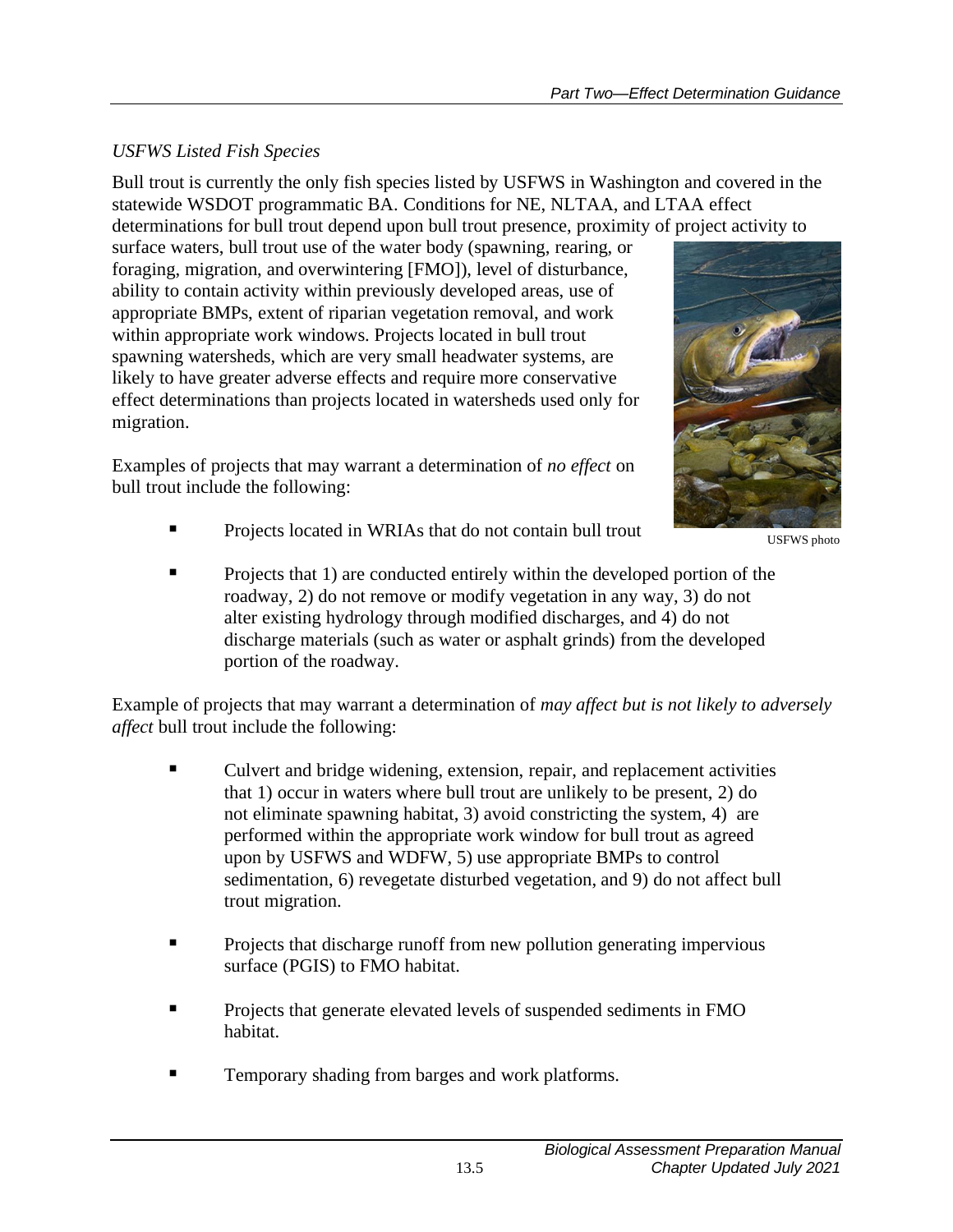Example of projects that may warrant a determination of *may adversely affect* bull trout include the following:

Culvert replacement projects in bull trout spawning/rearing habitat that may result in increased turbidity, require in-water work, and fish moving. In-water work activities in water bodies where listed fishes are present, especially if dewatering or fish-moving activities are likely to occur.

### *13.2.1.2 Marbled Murrelet*

Marbled murrelets are sensitive to human disturbance, especially during the nesting season. Loss of suitable nesting habitat is one of the primary threats to marbled murrelet survival. Effect determinations are highly dependent upon the proximity of project activity to potential nesting areas and foraging habitat, removal of suitable nesting habitat, and project timing in relation to the nesting season.

Marbled murrelets utilize two distinct types of habitat: foraging habitat and nesting habitat. Foraging takes place in the marine environment, typically within 1.25 miles of the shoreline (Speich and Wahl 1989), and is not known to include brackish waters, estuaries, or wetlands in Washington State. Nesting takes place in forests with characteristics of old growth. Suitable marbled murrelet nesting habitat is characterized as conifer-dominated stands with suitable nesting structure. Potential nest trees are conifer trees located within a minimum 5-acre coniferousdominated stand within 70 miles of marine waters that support at least one 4-inch wide platform located at least 33 feet above the ground, with horizontal and vertical cover. A platform may be a wide, bare branch, a branch covered with moss or lichen, and may also possess mistletoe, witch's brooms, or other deformities.



Photo by Kelly McAllister

#### *Disturbance Thresholds*

In a previous biological opinion for the Olympic National Forest (USFWS 2003), the USFWS estimated the noise-only harassment/injury threshold for murrelets and owls was approximately 92 dBA at nest sites. The analysis determined noise levels at a distance by using a 7.5 dBA doubling distance reduction from noise-generating activities. This threshold is no longer being used in that manner.

In 2015, the USFWS issued a BO for WSDOT activities (USFWS 2015). The BO establishes harassment/injury distances for noise-generating activities specific to marbled murrelets (Table 13-2). It changes the thresholds from a noise-based measurement to a distance threshold.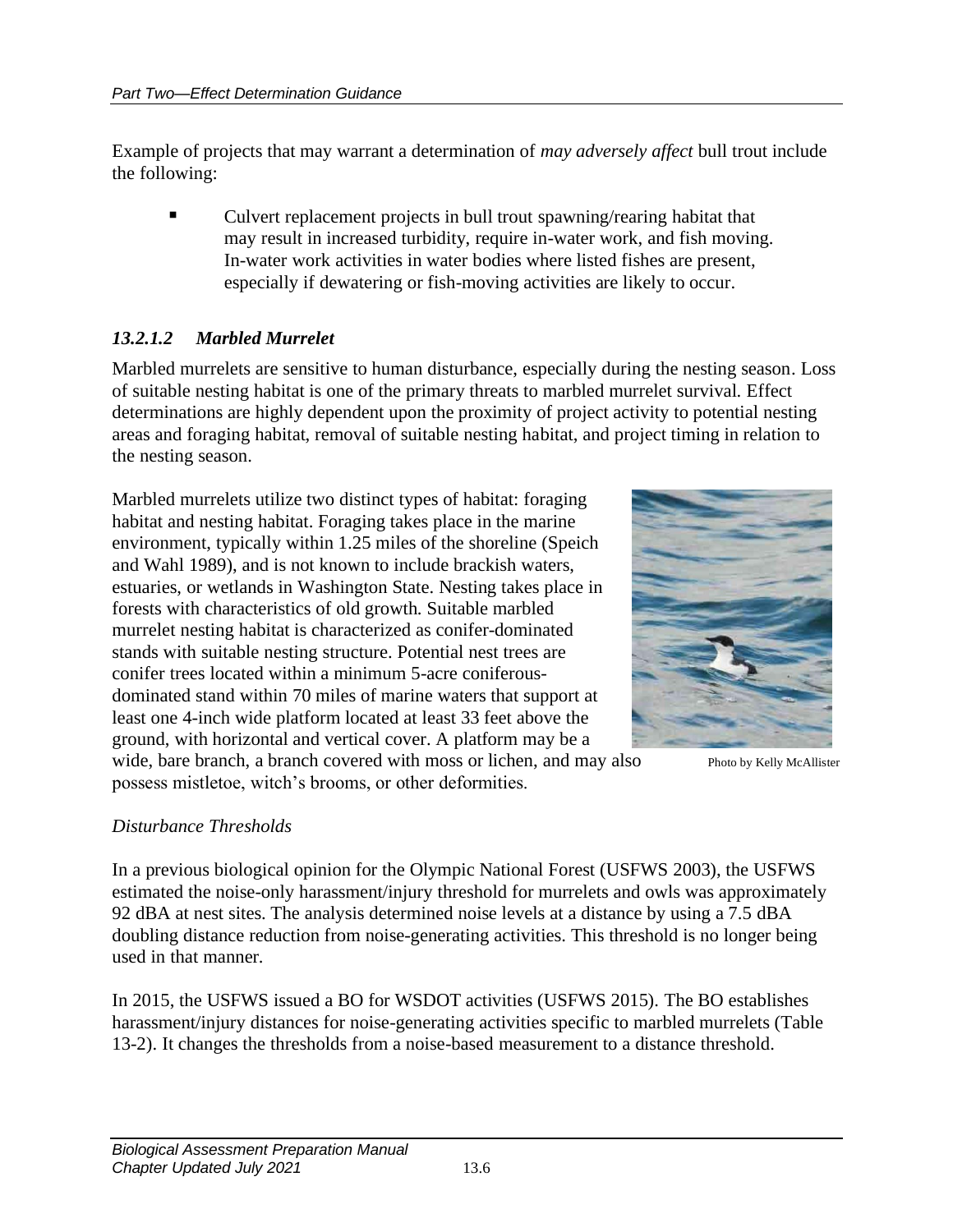It is important to note that the BO is only applicable for use in certain situations because it was developed for a specific program of activities. The thresholds and effect distances were determined after factoring a suite of activities and minimization measures specific to the project.

<span id="page-10-0"></span>Table 13-2. Disturbance, disruption (harass) and/or physical injury (harm) distance thresholds for murrelet during the nesting season (April 1 to September 23). Distances are to the edge of a suitable nesting stand (USFWS 2015).

| <b>Project Activity</b>                                                                                       | No Effect                                                                                                                                                                    | <b>NLAA</b><br>"may affect"<br>disturbance<br>distance | <b>LAA-Harass</b><br>disruption<br>distance | <b>LAA-Harm</b><br>Direct injury and/or<br>mortality               |  |  |
|---------------------------------------------------------------------------------------------------------------|------------------------------------------------------------------------------------------------------------------------------------------------------------------------------|--------------------------------------------------------|---------------------------------------------|--------------------------------------------------------------------|--|--|
| Chainsaws (includes felling)<br>hazard/danger trees)                                                          | $>0.25$ mile                                                                                                                                                                 | 328 feet to 0.25<br>mile                               | $<$ 328 feet                                | Potential for<br>mortality if trees<br>felled contain<br>platforms |  |  |
| Heavy equipment for road<br>construction, road repairs,<br>bridge construction, culvert<br>replacements, etc. | $>0.25$ mile                                                                                                                                                                 | 328 feet to 0.25<br>mile                               | $<$ 328 feet                                | <b>NA</b>                                                          |  |  |
| Pile-driving (steel H piles, pipe<br>piles)                                                                   | $>0.25$ mile                                                                                                                                                                 | 363 feet to 0.25<br>mile                               | $363$ feet                                  | ≤15 feet (injury)                                                  |  |  |
| <b>Blasting</b>                                                                                               | >1 mile                                                                                                                                                                      | 0.25 to 1 mile                                         | $\leq$ 0.25 mile                            | $\leq$ 300 feet (injury)                                           |  |  |
| Short duration activities                                                                                     | Certain activities* that are within or adjacent to suitable murrelet<br>habitat may qualify for informal effects regardless of distance to<br>activity from suitable habitat |                                                        |                                             |                                                                    |  |  |

\*The following activities may qualify for informal coverage under the programmatic BO if they take less than 2 days<sup>1</sup> from start to finish, use the murrelet timing restriction (no work until 2 hours after sunrise, and stop work 2 hours before sunset), and if approved by USFWS during Early Coordination • Geotechnical investigations

- Sign/guardrail installation with no pile driving
- Vegetation maintenance, non-chainsaw, non-habitat removal
- Striping/delineation
- Oil distribution truck or trailer
- Projects conducted after September 4.

<sup>&</sup>lt;sup>1</sup> In 2020 the USFWS revised the low-impact project duration from 3 days or less to 2 days or less.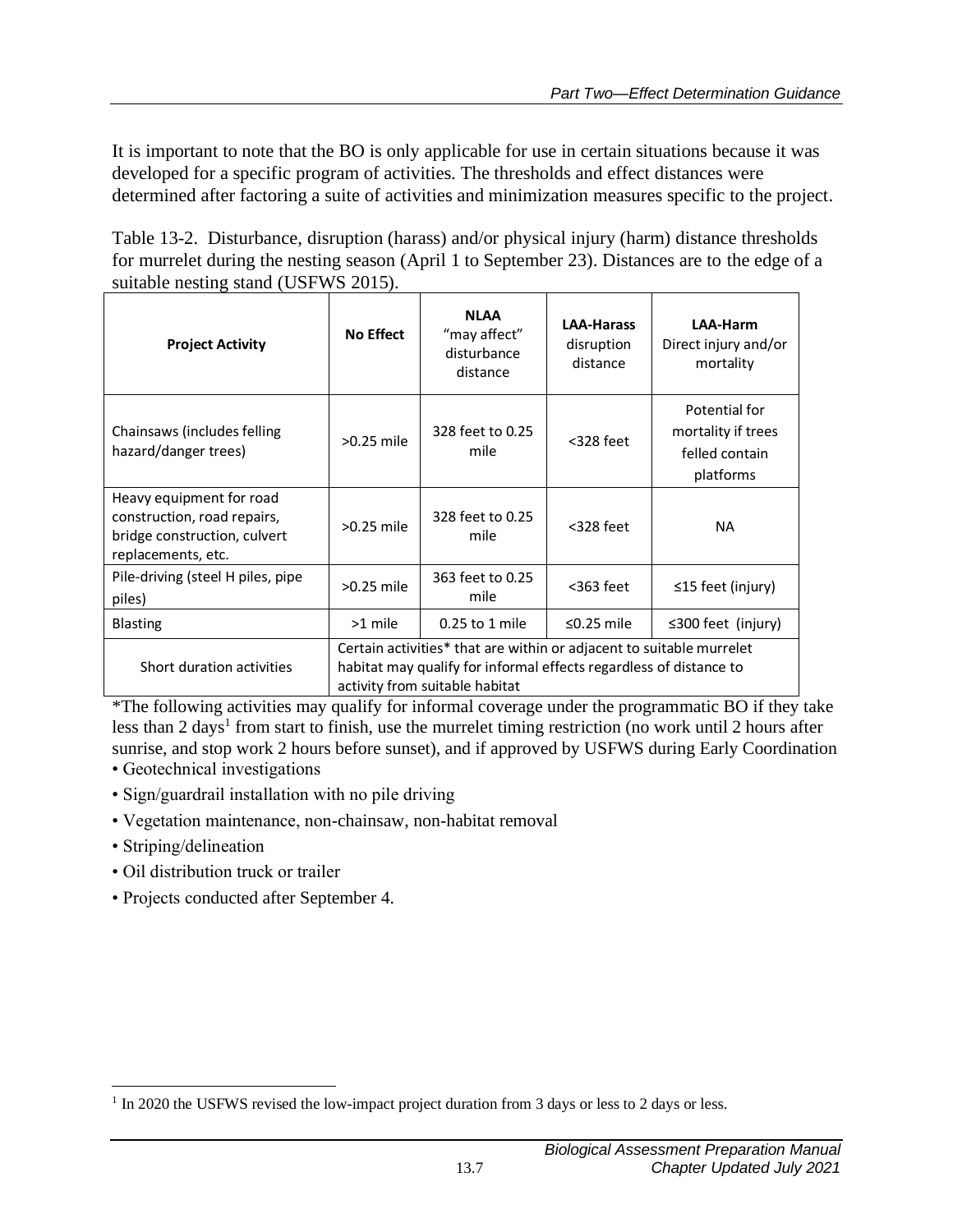#### *Effect Determination Guidance for Habitat Impacts*

WSDOT impacts to suitable nesting habitat would typically occur next to permanent openings (existing roads) or temporary openings (harvested plantations). Most of these removals are linear and within the right-of-way. Occasionally removal of suitable nesting habitat will create a new canopy gap in a forest stand when a detour route is required.

In 2015, the USFWS issued a statewide programmatic for WSDOT projects that includes effect determination guidance for impacts to marbled murrelet habitat. Table 13-3 summarizes this effect determination guidance for projects **outside designated critical habitat** that will result in tree removal within suitable habitat. It is important to note that the guidance provided here applies to a specific suite of projects and do not necessarily apply to other WSDOT projects.

<span id="page-11-0"></span>**Table 13-3. Marbled murrelet suitable habitat (not critical habitat) effect determination guidance for projects requiring vegetation removal.**

| o<br><b>Project</b> | <b>No Effect</b>  | May Affect, Not Likely to    | <b>Likely to Adversely Affect</b> |
|---------------------|-------------------|------------------------------|-----------------------------------|
| <b>Activity</b>     |                   | <b>Adversely Affect</b>      |                                   |
| Upland              | Marbled murrelet  | In suitable habitat, any     | In suitable habitat, any          |
| Vegetation          | is not on County  | vegetation removal creating  | vegetation removal creating       |
| Removal and         | list; or          | new canopy gaps less than    | new canopy gaps equal to or       |
| Management          |                   | 0.25 acre and that does not  | greater than 0.25 acre; or        |
|                     | Marbled murrelet  | remove trees with suitable   |                                   |
| Riparian and        | is on County list | habitat nesting structure.   | Removal of trees within suitable  |
| Wetland             | but the stand     |                              | habitat that have 4" wide         |
| Vegetation          | does not contain  | Project removes suitable     | platforms > 33 feet high          |
| Removal and         | suitable murrelet | habitat including trees with |                                   |
| Management          | nesting structure | platforms within mapped      |                                   |
|                     | and is not within | city municipal boundary      |                                   |
|                     | the project       | (except for Port Angeles) in |                                   |
|                     | analysis area.    | Western Washington.          |                                   |
|                     |                   |                              |                                   |

#### *13.2.1.3 Northern Spotted Owl*

Projects that involve clearing of mature coniferous forest could adversely affect spotted owl habitat. Loss of suitable nesting habitat is one of the primary threats to spotted owl survival. Conditions for NE and NLTAA effect determinations depend upon proximity of the project activity to nesting habitat, modification of suitable habitat, and timing of activity in relation to the nesting season.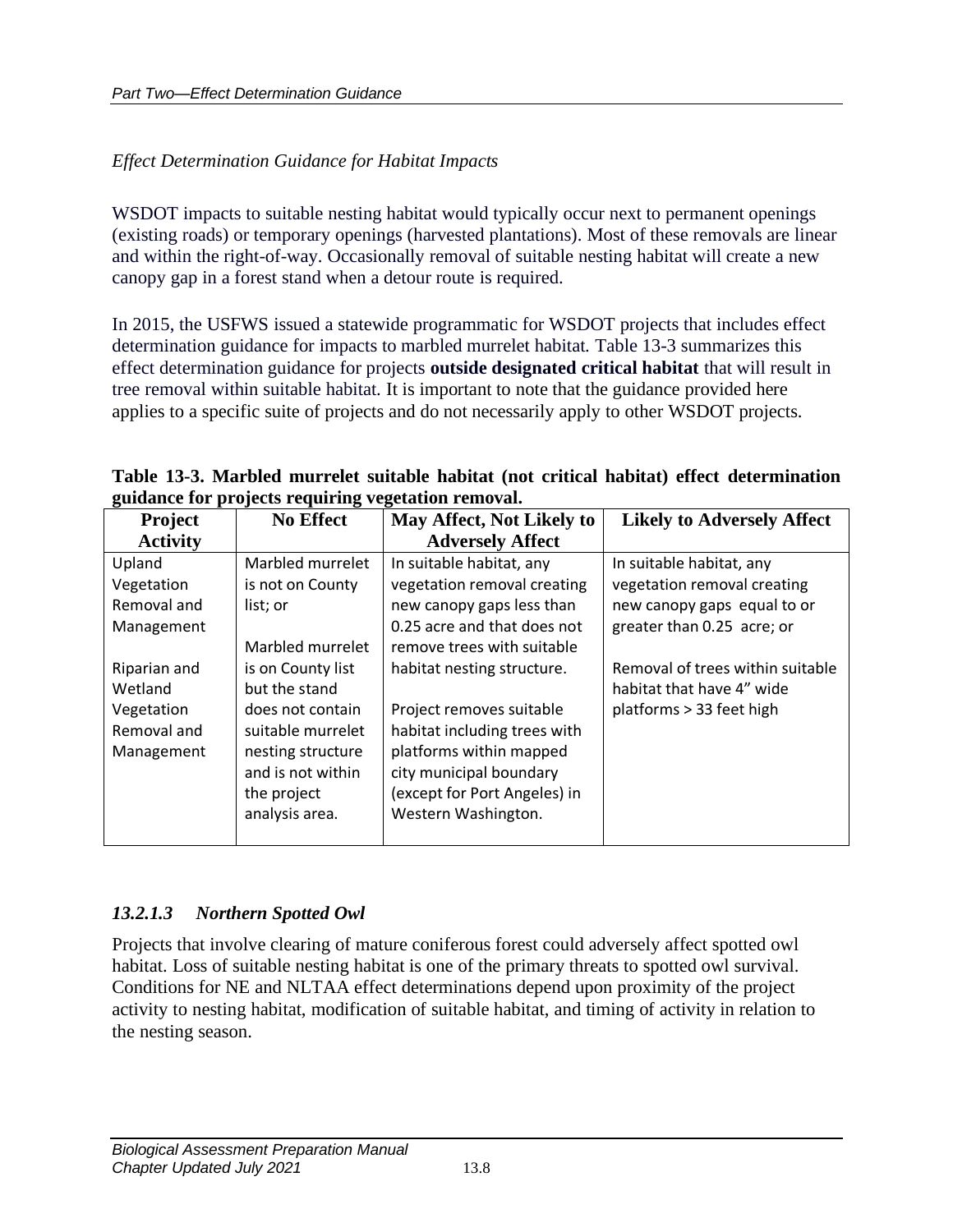## *Habitat Definitions*

Northern spotted owl habitat includes nesting, roosting, and foraging (NRF) habitat, and dispersal habitat. Stands for nesting and roosting are generally greater than five acres in size and characterized by moderate to high canopy closure (60 to over 80 percent), multilayered, multispecies canopies with large (20 to 30 inches dbh or greater) overstory trees, high diversity of different diameters of trees, high incidence of large live trees with various deformities (large cavities, broken tops, mistletoe infections, and other evidence of decadence), large snags and large accumulations of fallen trees and other woody debris on the ground. Spotted owls use the same habitat for both nesting and roosting; the characteristics of roosting habitat differ from those of nesting habitat only in that roosting habitat need not contain the specific structural features used for nesting (77 FR 14092 [March 8, 2012]).

Forest habitat that provides for nesting and roosting also provides for foraging, although spotted owls have greater flexibility in utilizing a variety of habitats for foraging than they do for nesting. Younger forests with some structural characteristics (legacy features) of old forests, hardwood forest patches, and edges between old forest and hardwoods; moderate to high canopy closure (60 to over 80 percent), a diversity of tree diameters and heights; increasing density of trees greater than 20 to 31 inches dbh increases foraging habitat quality (especially above 24 trees per acre), and density of snags greater than 20 inches dbh all contribute to increasing foraging habitat quality, especially above 4 snags per acre, and large accumulations of fallen trees and other woody debris on the ground (77 FR 14092 [March 8, 2012]).

Dispersal habitat used by dispersing spotted owls does not contain suitable NRF habitat. These stands provide protection from avian predators and at least minimal foraging opportunities during dispersal. At a minimum, dispersal habitat is comprised of conifer and mixed mature conifer-hardwood habitats with a canopy cover greater than or equal to 40 percent and conifer trees greater than or equal to 11 inches average dbh but less than the habitat characteristics described for suitable habitat (77 FR 14093 [March 8, 2012]).

## *Disturbance Thresholds*

The USFWS BO for WSDOT activities (USFWS 2015) provides distance thresholds at which incidental take of spotted owls in NRF habitat is expected to occur due to harassment from noisegenerating activities. The BO establishes harassment/injury distances for noise-generating activities specific to spotted owls (Table 13-4).

It is important to note that the BO is only applicable for use in certain situations because it was developed for a specific program of activities. The thresholds and effect distances were determined after factoring a suite of activities and conservation measures specific to the project.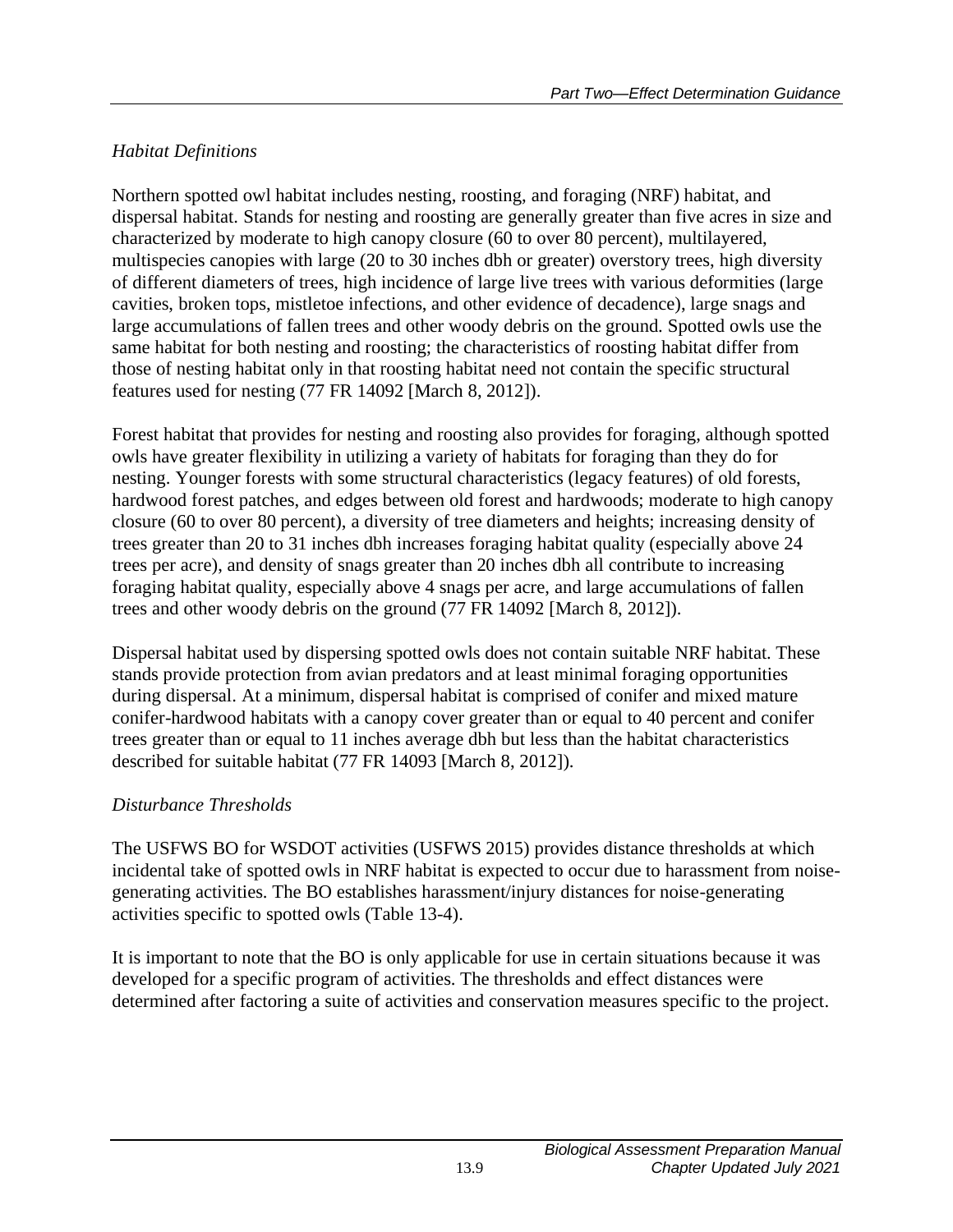<span id="page-13-0"></span>

|                                                                  |  | Table 13-4. Disturbance, disruption (harass) and/or physical injury (harm) distance     |  |  |  |  |  |  |
|------------------------------------------------------------------|--|-----------------------------------------------------------------------------------------|--|--|--|--|--|--|
|                                                                  |  | thresholds for spotted owls. Distances are to a known occupied spotted owl nest tree or |  |  |  |  |  |  |
| suitable nest trees in unsurveyed nesting habitat* (USFWS 2015). |  |                                                                                         |  |  |  |  |  |  |

| <b>Project Activity</b>                                                 | <b>No Effect</b><br>(March 1-<br>Sept 30)                                                                                                                                     | <b>NLAA</b><br>"may affect"<br>disturbance<br>distance<br>(March 1 - Sep<br>30) | <b>LAA-Harass</b><br>Early nesting<br>season<br>disruption<br>distance<br>(March $1-$<br>July 15) | <b>LAA-Harass</b><br>Late nesting<br>season<br>disruption<br>distance<br>(July $16 -$ Sep<br>30) | LAA-Harm<br>Direct injury<br>and/or mortality<br>(March 1 – Sep<br>30) |  |
|-------------------------------------------------------------------------|-------------------------------------------------------------------------------------------------------------------------------------------------------------------------------|---------------------------------------------------------------------------------|---------------------------------------------------------------------------------------------------|--------------------------------------------------------------------------------------------------|------------------------------------------------------------------------|--|
| Installing and Repairing<br>Signs, Monitoring<br>Devices, and Utilities | $>0.25$ mile                                                                                                                                                                  | $\leq$ 0.25 mile                                                                | NA.                                                                                               | $NA***$                                                                                          | <b>NA</b>                                                              |  |
| Heavy Equipment<br>Operation (including<br>chainsaws                    | $>0.25$ mile                                                                                                                                                                  | $>195$ feet to<br>$0.25$ mile                                                   | $\leq$ 195 feet                                                                                   | $NA***$                                                                                          | <b>NA</b>                                                              |  |
| Pile-driving                                                            | $>0.25$ mile                                                                                                                                                                  | 360 feet to 0.25<br>mile                                                        | $≤360$ feet                                                                                       | $NA***$                                                                                          | $\leq$ 15 feet (injury)                                                |  |
| <b>Blasting</b>                                                         | >1 mile                                                                                                                                                                       | 0.25 to 1 mile                                                                  | $\leq$ 0.25 mile                                                                                  | $NA***$                                                                                          | $\leq$ 300 feet (injury)                                               |  |
| Short duration activities                                               | Certain activities** that are within or adjacent to suitable spotted owl habitat may<br>qualify for informal effects regardless of distance to activity from suitable habitat |                                                                                 |                                                                                                   |                                                                                                  |                                                                        |  |

\* This disturbance guidance applies to NRF habitat, disturbance to dispersal habitat is a NLTAA.

\*\*The following activities may qualify for informal coverage under the programmatic BO if they take less than 2 days<sup>2</sup> from start to finish, and if approved by USFWS during Early Coordination:

- Geotechnical investigations
- Sign/guardrail installation with no pile driving
- Vegetation maintenance, non-chainsaw, non-habitat removal
- Striping/delineation
- Oil distribution truck or trailer

\*\*\*During the late nesting season, disturbance effects are considered discountable; therefore, they qualify for informal coverage.

 $2 \text{ In } 2020$  the USFWS revised the low-impact project duration from 3 days or less to 2 days or less.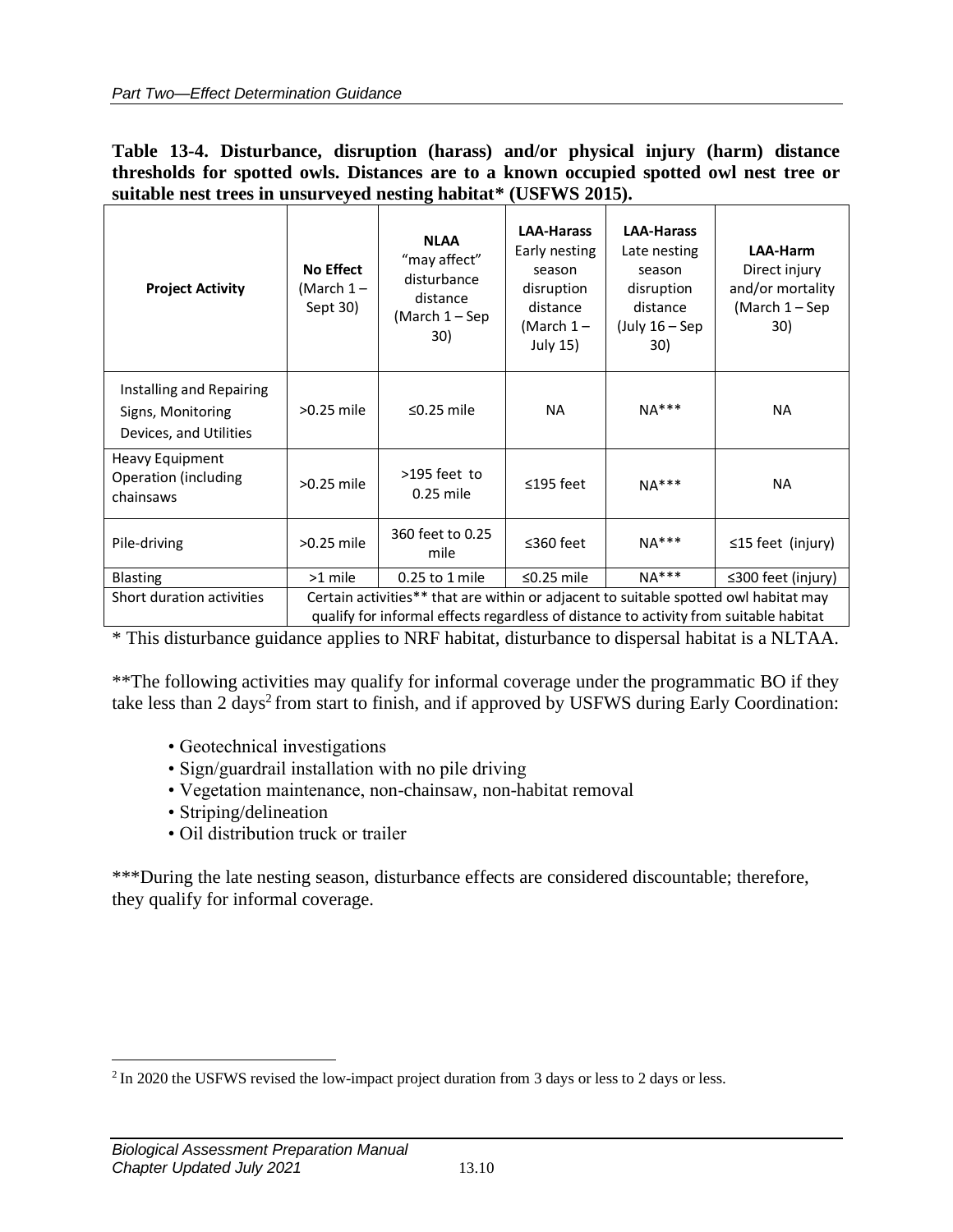### *Effect Determination Guidance for Habitat Impacts*

In 2015, the USFWS issued a statewide programmatic for WSDOT projects that includes effect determination guidance for impacts to spotted owl habitat. Table 13-5 summarizes this effect determination guidance for projects **outside designated critical habitat** that will result in habitat impacts or vegetation removal within suitable habitat. It is important to note that the guidance provided here applies to a specific suite of projects and do not necessarily apply to other WSDOT projects. The rationale and effect determinations provided identify the parameters or characteristics that might be taken into consideration when making an effect determination for spotted owls.

Removal of upland and riparian vegetation may affect NRF habitat, and/or dispersal habitat. The guidance (Table 13-5) will help the biologist in making the **habitat** portion of effect determinations, but final overall determinations will be made based on both disturbance and habitat effects, project specific factors and specific minimization measures. Note that for habitat effects, you must determine if the project is on federal or non-federal land, and if non-federal, if the activity is within an owl circle located within an owl special emphasis area  $(SOSEA<sup>3</sup>)$ . All project activities must be considered to make the correct effect determination.



USFS photo

<sup>3</sup> Spotted Owl Special Emphasis Areas: From 1992-1996, the [State Forest Practices Board](https://www.dnr.wa.gov/about/boards-and-councils/forest-practices-board) entered into a stakeholder process with tribes, environmentalists, and landowners to develop a cooperative strategy for non-federal forestland to protect the spotted owl. To complement the federal recovery and conservation strategy, the Board identified more than 2 million acres of forest called SOSEAs. Most of this land, about 1.2 million acres, overlaps with state, private, and federal lands already managed under habitat conservation or federal management plans. Of the remaining 825,000 acres, the Board identified the primary function of these forests as dispersal, nesting or roosting habitat for the owl. The State finalized its owl rule in 1996, which identified ten SOSEAs to complement the protection provided by the Northwest Forest Plan.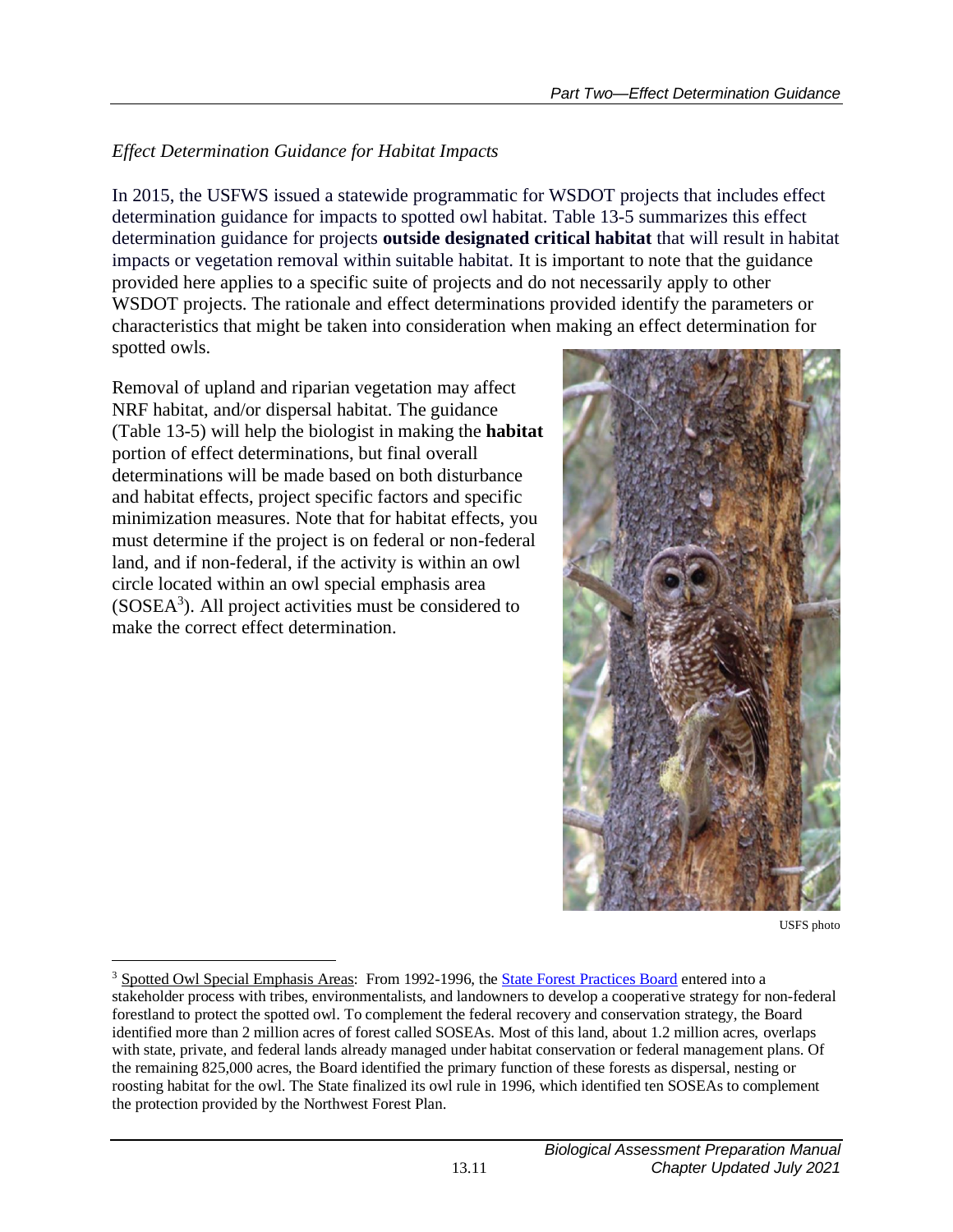| <b>Location</b>                                                                              | <b>Project Activity</b>                                                                                                 | <b>No Effect</b>                                                                                                                   | May Affect, Not Likely to                                                                                                                                                                                                                                                                        | Likely to                                                                                                                                                                              |
|----------------------------------------------------------------------------------------------|-------------------------------------------------------------------------------------------------------------------------|------------------------------------------------------------------------------------------------------------------------------------|--------------------------------------------------------------------------------------------------------------------------------------------------------------------------------------------------------------------------------------------------------------------------------------------------|----------------------------------------------------------------------------------------------------------------------------------------------------------------------------------------|
|                                                                                              |                                                                                                                         |                                                                                                                                    | <b>Adversely Affect</b>                                                                                                                                                                                                                                                                          | <b>Adversely Affect</b>                                                                                                                                                                |
| <b>Federal</b><br>Lands                                                                      | Upland<br>Vegetation<br>Removal and<br>Management<br>Riparian and<br>Wetland<br>Vegetation<br>Removal and<br>Management | Spotted owl is not<br>on County list; or<br>Spotted owl is on<br>County list and NRF<br>and Dispersal habitat<br>are not impacted. | NRF habitat is present and<br>habitat impact is $\leq$ 0.25 acre; or<br>NRF habitat impact is > 0.25 acre<br>but does not reduce habitat<br>functions and is approved by<br>USFWS during early<br>coordination*; and/or<br>Dispersal habitat is present and<br>habitat impact is < 0.50 acre; or | NRF habitat<br>impact is $> 0.25$<br>acre, and impact<br>reduces habitat<br>functions; or<br>Dispersal habitat<br>impact is $> 0.50$<br>acre, and dispersal<br>function is<br>reduced. |
|                                                                                              |                                                                                                                         |                                                                                                                                    | Dispersal habitat impact is > 0.50<br>acre but does not reduce habitat<br>function and is approved by<br>USFWS during early<br>coordination.                                                                                                                                                     |                                                                                                                                                                                        |
| Non-<br><b>Federal</b><br>Lands<br>within Owl<br><b>Circle and</b><br>within<br><b>SOSEA</b> | Upland<br>Vegetation<br>Removal and<br>Management<br>Riparian and<br>Wetland<br>Vegetation<br>Removal and<br>Management | Spotted owl is not<br>on County list; or<br>Spotted owl is on<br>County list and NRF<br>and Dispersal habitat<br>are not impacted. | NRF habitat is present and<br>habitat impact is $\leq$ 1 acre; or<br>NRF habitat impact is > 1 acre<br>but does not reduce habitat<br>functions and is approved by<br>USFWS during early<br>coordination*; and/or<br>Removal of Dispersal habitat<br>regardless of size.                         | <b>NRF</b> habitat<br>impact is $> 0.25$<br>acre, and impact<br>reduces habitat<br>functions                                                                                           |
| Non-<br>Federal<br>Lands<br>outside<br><b>Owl Circle</b><br>and/or<br><b>SOSEA</b>           | Upland<br>Vegetation<br>Removal and<br>Management<br>Riparian and<br>Wetland<br>Vegetation<br>Removal and<br>Management | Spotted owl is not<br>on County list; or<br>Spotted owl is on<br>County list and NRF<br>and Dispersal habitat<br>are not impacted. | Removal of NRF or Dispersal<br>habitat is NLAA, regardless of<br>project size                                                                                                                                                                                                                    | <b>NA</b>                                                                                                                                                                              |

<span id="page-15-0"></span>

| Table 13-5. Northern Spotted Owl Habitat Effect Determination Guidance for Projects |  |  |  |  |
|-------------------------------------------------------------------------------------|--|--|--|--|
| <b>Requiring Vegetation Removal</b>                                                 |  |  |  |  |

\*Note: Examples of vegetation removal that exceed the acreage amounts that may qualify as a NLTAA include removal of non-native riparian invasive species (blackberry, reed canary grass, Japanese knotweed, etc.); narrow, linear vegetation removal along existing state highways that exceed guidance acreage may also warrant a NLTAA for the effects to habitat portion of the effect determination. Removal of coniferous trees 11" DBH or greater that exceed the acreage amounts may warrant a LTAA.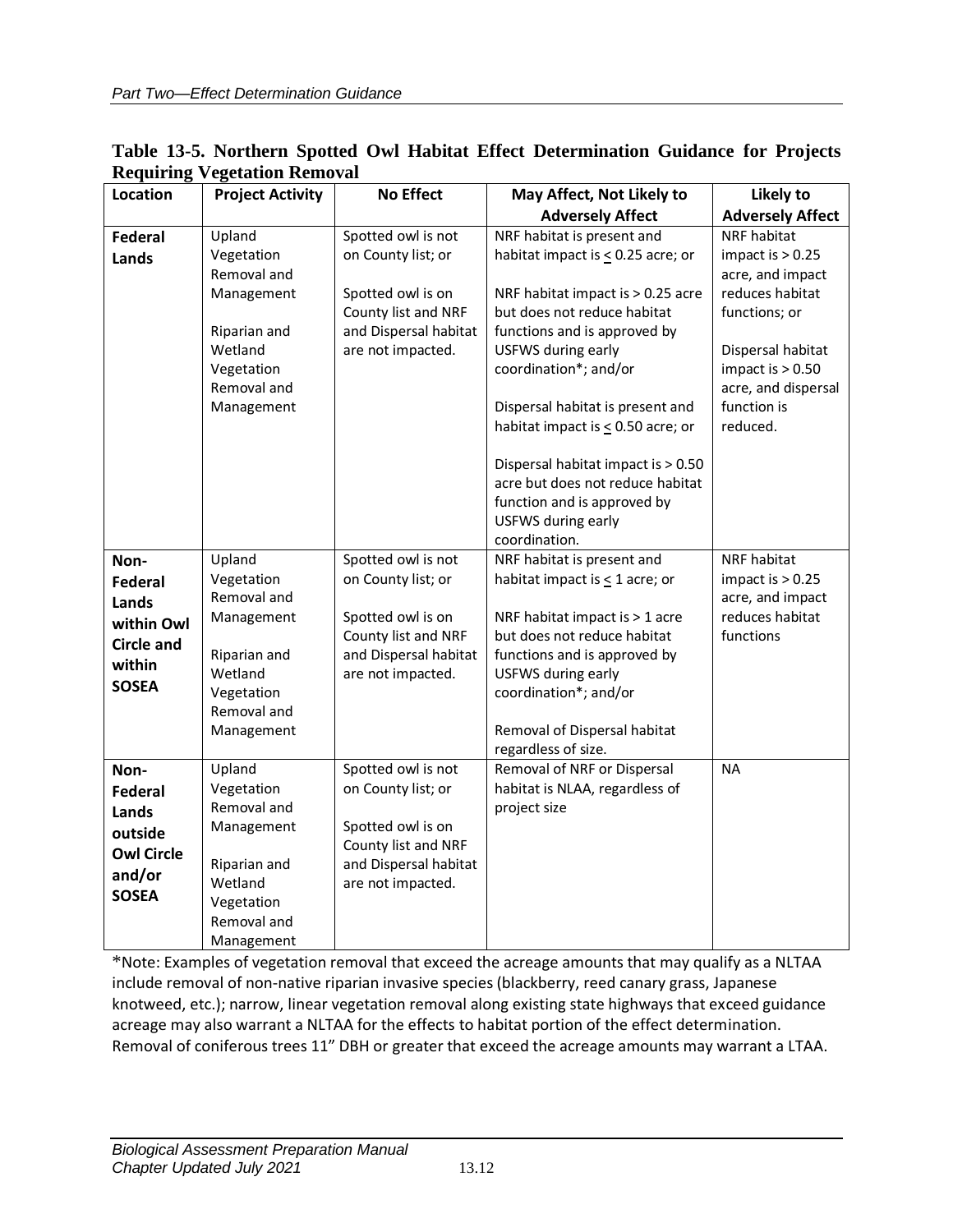## *13.2.1.4 Western Snowy Plover*

Potential impacts to snowy plovers are typically limited to noise and activity disturbance at foraging sites. Impacts to nesting habitat are not expected since highways are over 3.0 miles from known nesting habitat with the exception of Midway Beach. However, foraging may occur along the entire coast. Approximately 85 miles of highway are within 1.5 miles of Grays Harbor or the Pacific Ocean. Visual screening between the highway and the water ranges from a mile of dense coniferous forest to an unobscured view of the Pacific Ocean.

The guidance provided below will help the biologist in making effect determinations, but final determinations will be made based on project specific factors and specific minimization measures. All project activities must be considered to make the correct effect determination.

Examples of project types that may warrant a determination of *no effect* on western snowy plovers include the following:

- All projects that do not occur in Grays Harbor or Pacific counties.
- All projects that occur in Grays Harbor or Pacific counties that occur over 0.25 mile from potential foraging or nesting habitat as identified by the project biologist.

Some projects may warrant a determination of *may affect but is not likely to adversely affect* western snowy plovers. An example follows:

▪ Projects that occur in Grays Harbor or Pacific counties that generate noise above background levels in potential foraging or nesting habitat as identified by the project biologist.

Noise and visual effects can be moderated by topography, site conditions and vegetation. Distances discussed above may be modified (increased or decreased) based on projectspecific analysis (including detailed noise analysis), project biologist review, discussions with USFWS biologists, and their verbal approval.

## *13.2.1.5 Western Yellow-billed Cuckoo*

The western yellow-billed cuckoo is threatened by loss and degradation of its habitat due to land clearing, fire, flood control activities, surface water diversions and groundwater pumping, and overgrazing by livestock. The resulting fragmentation reduces the size and quality of habitat for the cuckoo, potentially leading to local extinctions. Migration routes can also be lost or fragmented, thus affecting the ability of the cuckoo to recolonize habitat areas (CDFW 2005).

WSDOT activities may potentially affect western yellow-billed cuckoo through heavy equipment operation and direct impacts to suitable habitat. Potential impacts include: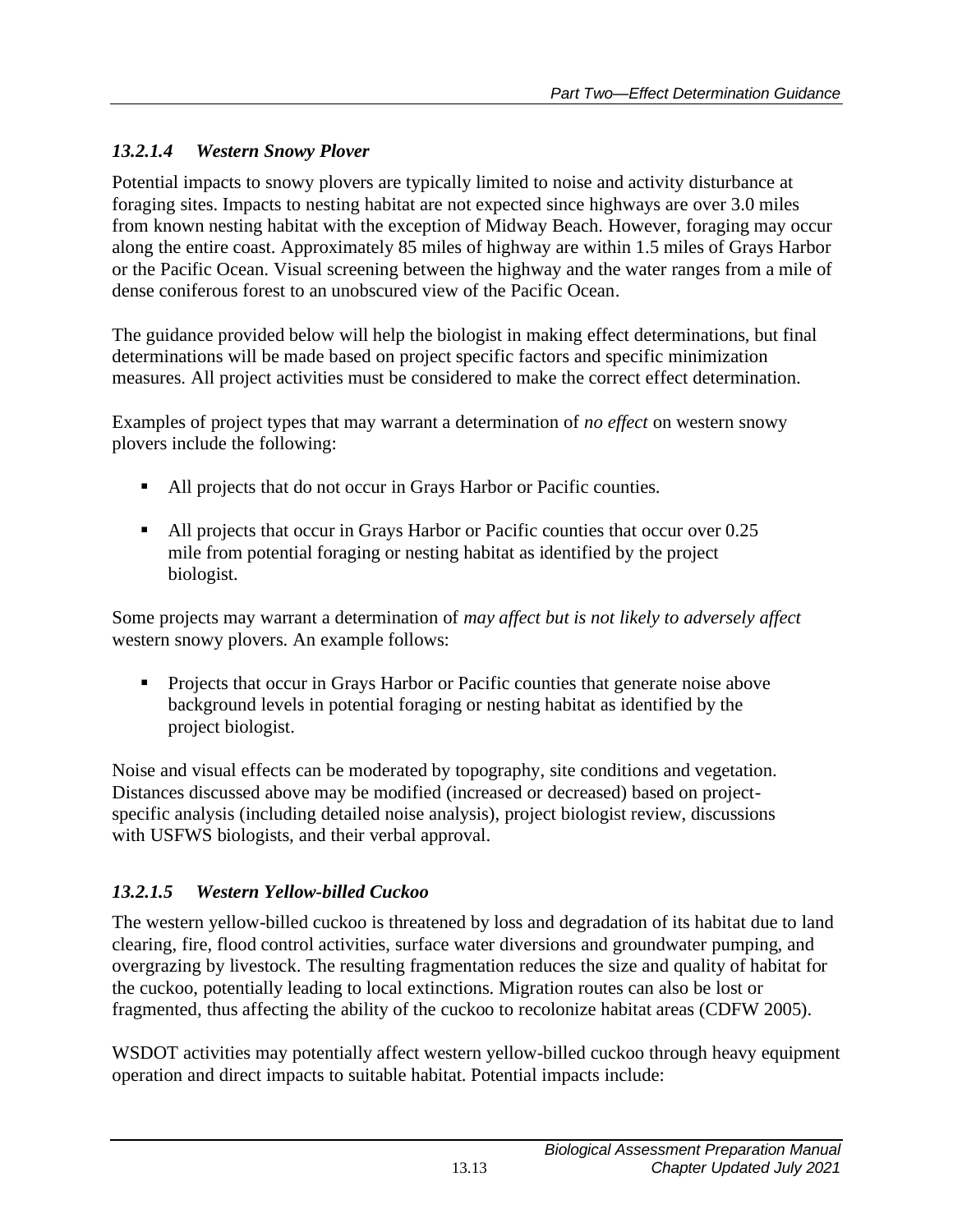- Elevated noise and visual disturbance could flush adults from an active nest and interrupt feeding or sheltering of young;
- Loss of suitable riparian habitat.

The guidance provided below will help the biologist in making provisional effect determinations, but final determinations will be made based on project specific factors and specific minimization measures. All project activities must be considered to make the correct effect determination for western yellow-billed cuckoo.

An example of a project type that may warrant a determination of *no effect* on western yellowbilled cuckoo is provided below:

■ Activities that occur further than 0.25 mile (1.0 mile for blasting or pile driving) from suitable cuckoo breeding habitat as identified by the project biologist.

Some projects may warrant a determination of *may affect but is not likely to adversely affect* western yellow-billed cuckoo. Examples are provided below:

- Projects occurring during the breeding season (May 1 through August 31) that generate noise greater than background levels (excluding blasting or pile driving) within suitable cuckoo breeding habitat as identified by the project biologist.
- Projects occurring during the breeding season (May 1 through August 31) that produce visual disturbances within 100 feet of suitable cuckoo breeding habitat as identified by the project biologist.
- Projects that include removal of riparian vegetation during the non-breeding season (September 1 through April 30) from suitable breeding habitat as identified by the project biologist.

Noise and visual effects can be moderated by topography, site conditions and vegetation. Distances discussed above may be modified (increased or decreased) based on project-specific analysis (including detailed noise analysis), project biologist review, discussions with USFWS biologists, and their verbal approval.

### *13.2.1.6 Streaked Horned Lark*

Streaked horned larks are actively establishing territories and breeding from mid-March through August. The following activities appear to influence lark behavior by causing them to become alert, fly, or the activities directly destroy nests (Pearson and Hopey 2004): mowing, moving vehicles, model airplane flying (and likely kite flying), fireworks, dog walking, and gatherings of people and/or vehicles. Activities that keep larks away from nests for extended periods of time (more than an hour) are particularly disruptive and may result in nest abandonment. According to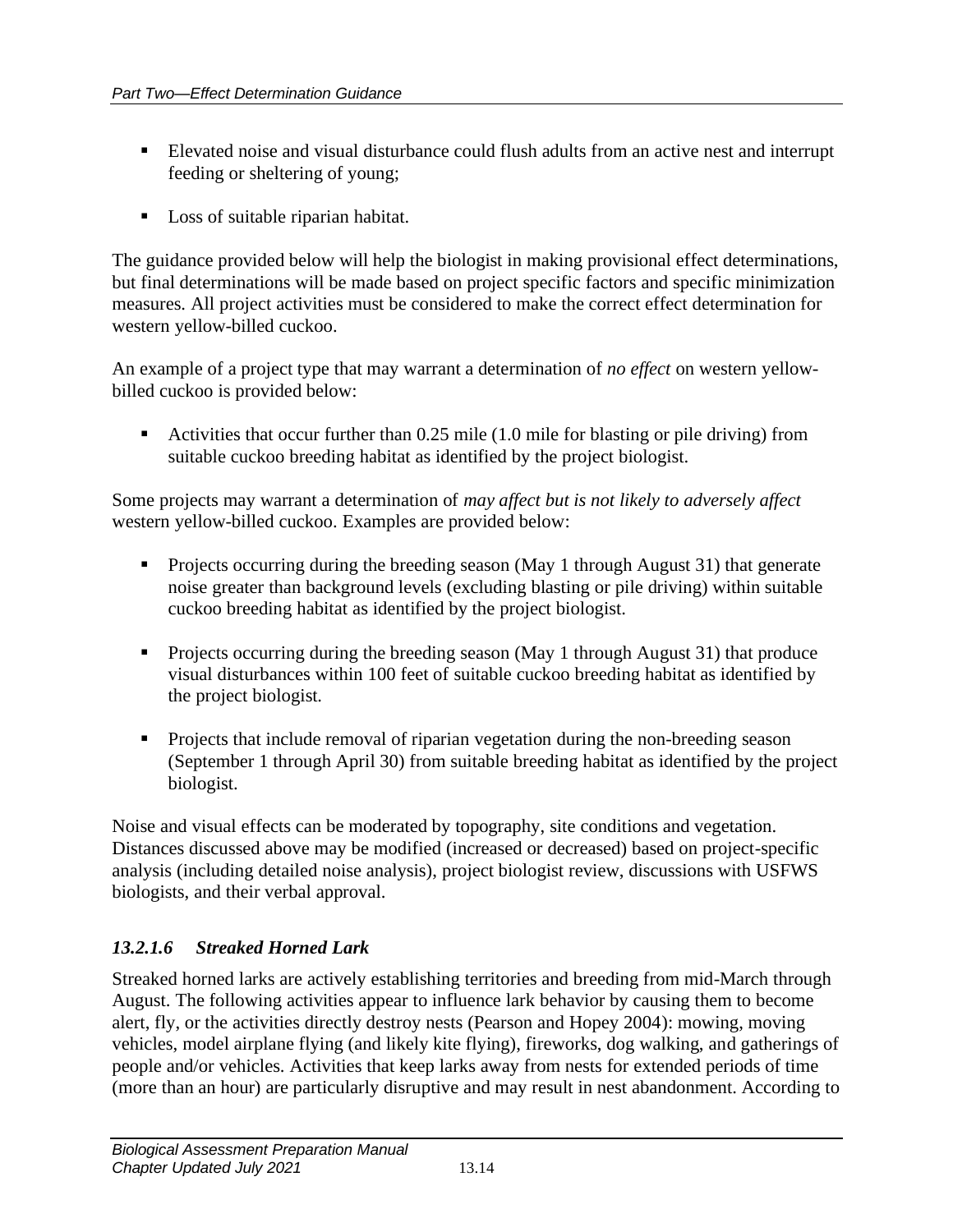Pearson and Altman (2005), activities within 30 meters (100 ft) of nesting streaked horned larks should be restricted to reduce disturbance.

Because larks nest on the ground and often near dirt roads, their nests are vulnerable to vehicle traffic especially along active airport taxiways, roads on Puget prairie sites, beaches with vehicle traffic, and roads adjacent to agricultural sites. Loss of nests associated with vehicle activity has been documented in the Willamette Valley (Altman 1999) and Puget lowlands.

Mowing may be both positive and negative for the streaked horned lark. All of the airport sites are mowed and the mowing is helping to maintain suitable habitat at these sites. At the same time, mowing results in direct mortality of nests and may cause some nest abandonment (Pearson and Hopey 2005). Gray Army Airfield reduced the frequency of mowing and adjusted the timing of mowing to minimize impacts to larks for three breeding seasons. Olympia Airport continues to modify its mowing regime to minimize impacts to breeding larks.

The USFWS established a special rule under section 4(d) of the ESA. Under the special rule, take of the streaked horned lark caused by activities that restore and maintain suitable habitat, either through agricultural operations or by airports on State, county, private, or tribal lands would be exempt from Section 9 of the Act. These activities include mechanical weed and grass removal on airports. In addition, the USFWS exempts certain normal farming or ranching activities, including: grazing, routine fence and structure maintenance, mowing, herbicide use, burning, and other routine activities. The rule targets these activities to encourage landowners to continue to maintain those areas that are not only important for airport safety and agricultural use, but also provide habitat for the streaked horned lark (Federal Register 2012).

Mowed right-of-way areas that are bordered by continuous forest cover within the range of the streaked horned lark would not be expected to be suitable lark habitat because these forested areas do not provide the open landscape favored by these birds.

WSDOT activities may potentially affect streaked horned lark through heavy equipment operation and direct impacts to suitable habitat. Potential impacts include:

- Elevated noise and visual disturbance could flush adults from an active nest and interrupt feeding or sheltering of young;
- Vehicle or pedestrian traffic in nesting areas can disturb birds or crush nests;
- Loss of habitat resulting from creation of new PGIS, cut and fill operations, and safety improvements.

The guidance provided below will help the biologist in making provisional effect determinations, but final determinations will be made based on project specific factors and specific minimization measures. All project activities must be considered to make the correct effect determination for streaked horned lark.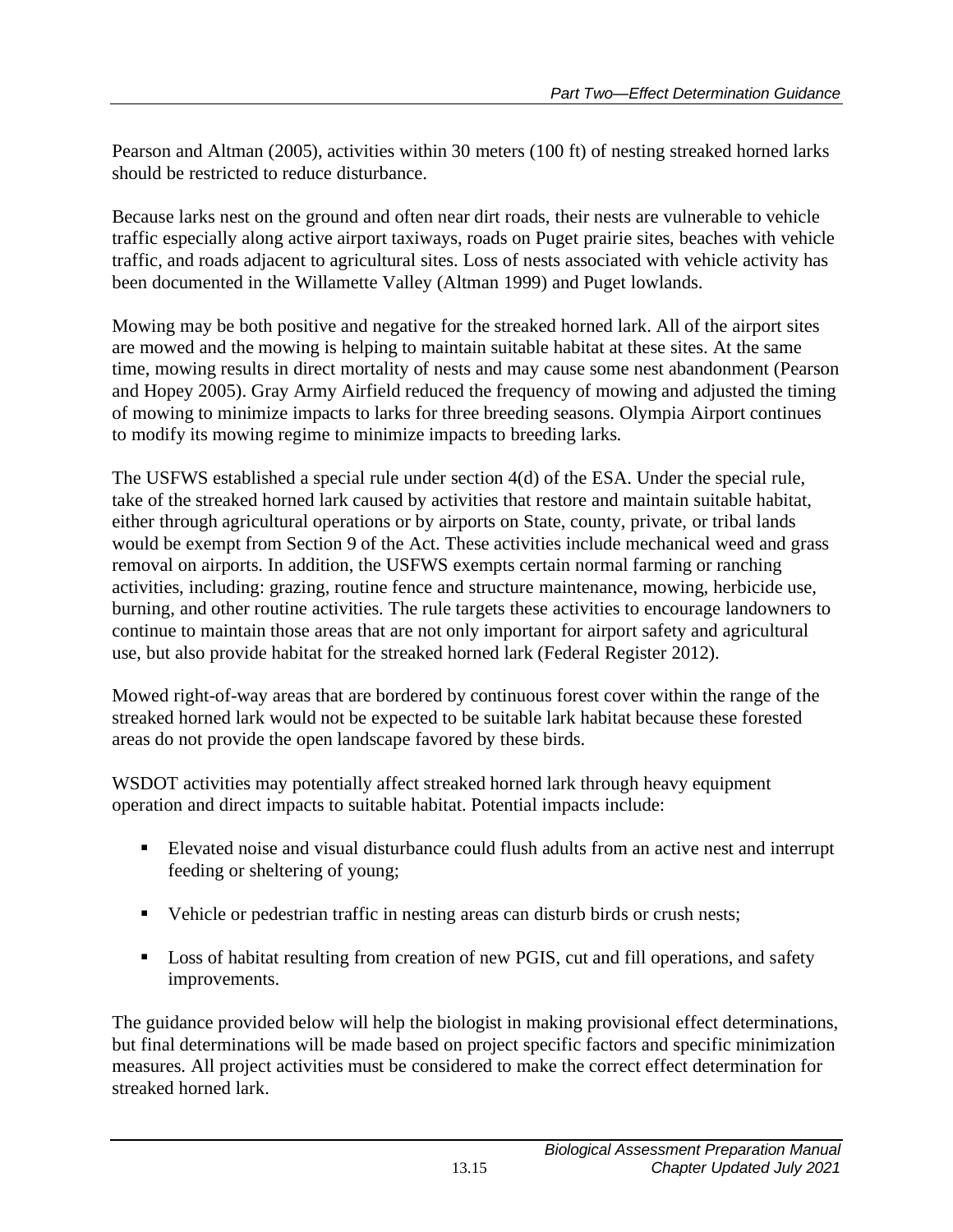Examples of projects that may warrant a determination of *no effect* on streaked horned lark are provided below:

- Projects that do not occur in Pierce, Thurston, Mason, Grays Harbor, Pacific, Wahkiakum, and Cowlitz counties.
- **•** Projects that occur in Pierce, Thurston, Mason, Grays Harbor, Pacific, Wahkiakum, and Cowlitz counties that 1) do not involve removal of potential habitat, and 2) do not occur during the breeding season (March 15 to August 15).
- **•** Projects that occur in Pierce, Thurston, Mason, Grays Harbor, Pacific, Wahkiakum, and Cowlitz counties during the breeding season (March 15 to August 15) that occur further than 100 feet (1.0 mile for blasting or pile driving) from suitable breeding habitat as identified by the project biologist.

Some projects may warrant a determination of *may affect, not likely to adversely affect* streaked horned lark. Examples are provided below:

- **•** Projects located outside of potential breeding habitat that elevate noise above background levels during the breeding season (March 15 to August 15) within areas containing potential breeding habitat as identified by the project biologist.
- **•** Projects that result in temporary disturbance to suitable habitat during the non-breeding season.
- Projects that produce visual disturbances within 100 feet of potential breeding habitat during the breeding season.

Projects that may warrant a determination of *may affect, likely to adversely affect* streaked horned lark include:

- Projects that require ground disturbance during the breeding season (March 15 to August) 15) within potential breeding habitat.
- **•** Projects that result in permanent disturbance to suitable habitat during the non-breeding season as identified by the project biologist.

Noise and visual effects can be moderated by topography, site conditions and vegetation. Distances discussed above may be modified (increased or decreased) based on project-specific analysis (including detailed noise analysis), project biologist review, discussions with USFWS biologists, and their verbal approval.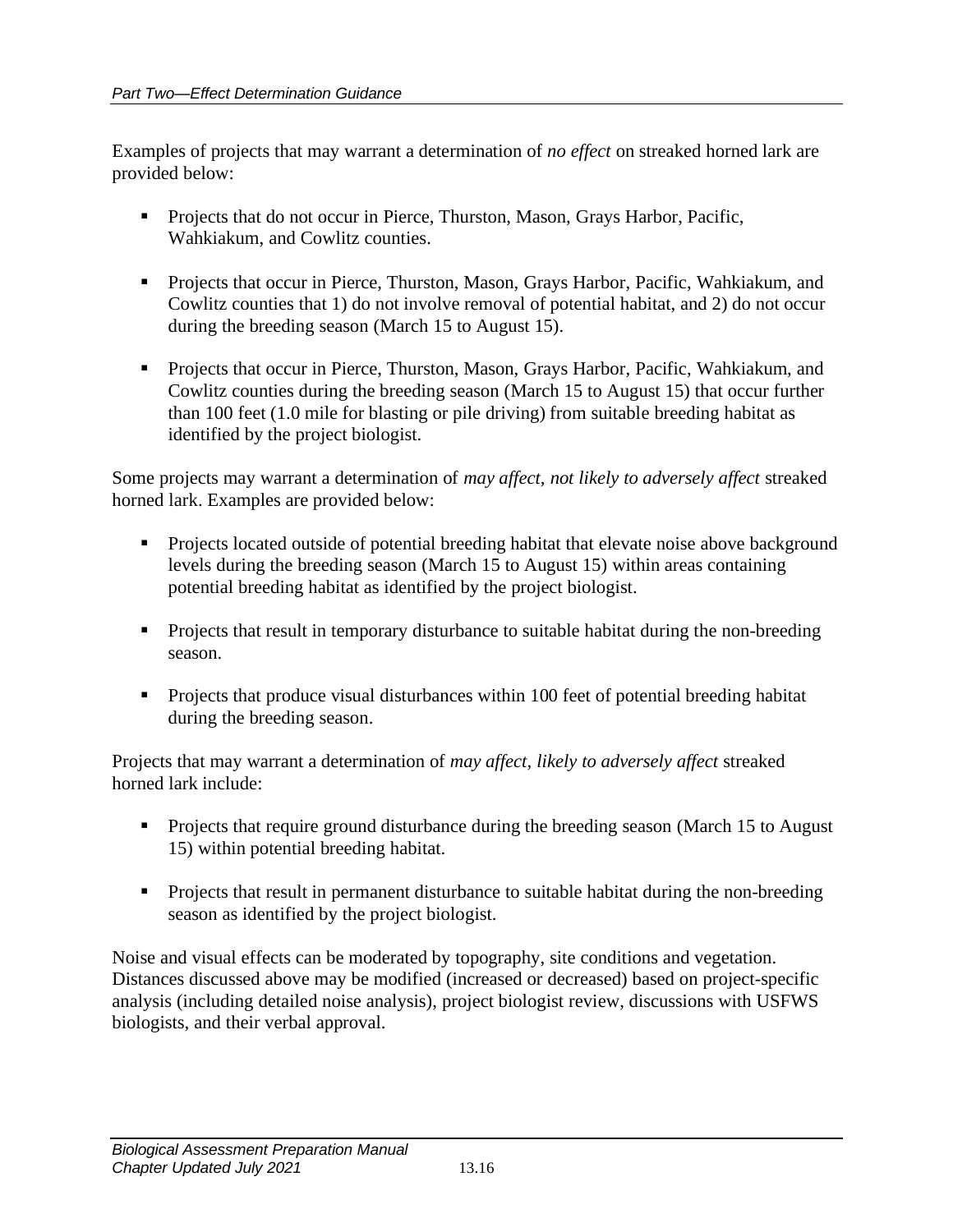## *13.2.1.7 Canada Lynx*

Projects located in the North Cascades, Okanogan Highlands, and Selkirk Mountains are most likely to encounter Canada lynx. Along existing developed transportation corridors, which are not considered high-quality lynx habitat, project impacts on habitat typically are negligible. Effect determinations depend upon proximity of project activity to the known potential range of Canada lynx, activity noise levels, removal of native vegetation, and proximity of the activity to developed transportation corridors.

Examples of project types that may warrant a determination of *no effect* on Canada lynx include the following:

- **•** Projects located outside the montane portions of the Okanogan Highlands, Selkirks, or Cascade Range.
- Projects located in the montane portions of the Okanogan Highlands, Selkirks, or Cascade Range, but that do not involve clearing of native vegetation and will not produce noise above background levels.
- Projects located within the developed city limits of a town in the montane portions of the Okanogan Highlands, Selkirks, or Cascade Range.

Many project types may warrant a determination of *may affect but is not likely to adversely affect* Canada lynx. An example follows:

• Projects located within 0.25 mile of an active, developed transportation corridor within the montane portions of the Okanogan Highlands, Selkirks, or Cascade Range.

## *13.2.1.8 Woodland Caribou*

Habitat loss and fragmentation, mortality associated with human activities, and natural predation are the greatest threats to woodland caribou in Washington. Effect determinations are dependent upon proximity of project activity to the known range of caribou, suitable habitat, or documented habitat.

Examples of project types that may warrant a determination of *no effect* on woodland caribou include the following:

- Projects located outside Pend Oreille and Stevens counties.
- Projects located in Pend Oreille and Stevens counties within the developed limits of a city or town.
- Projects located outside suitable woodland caribou habitat.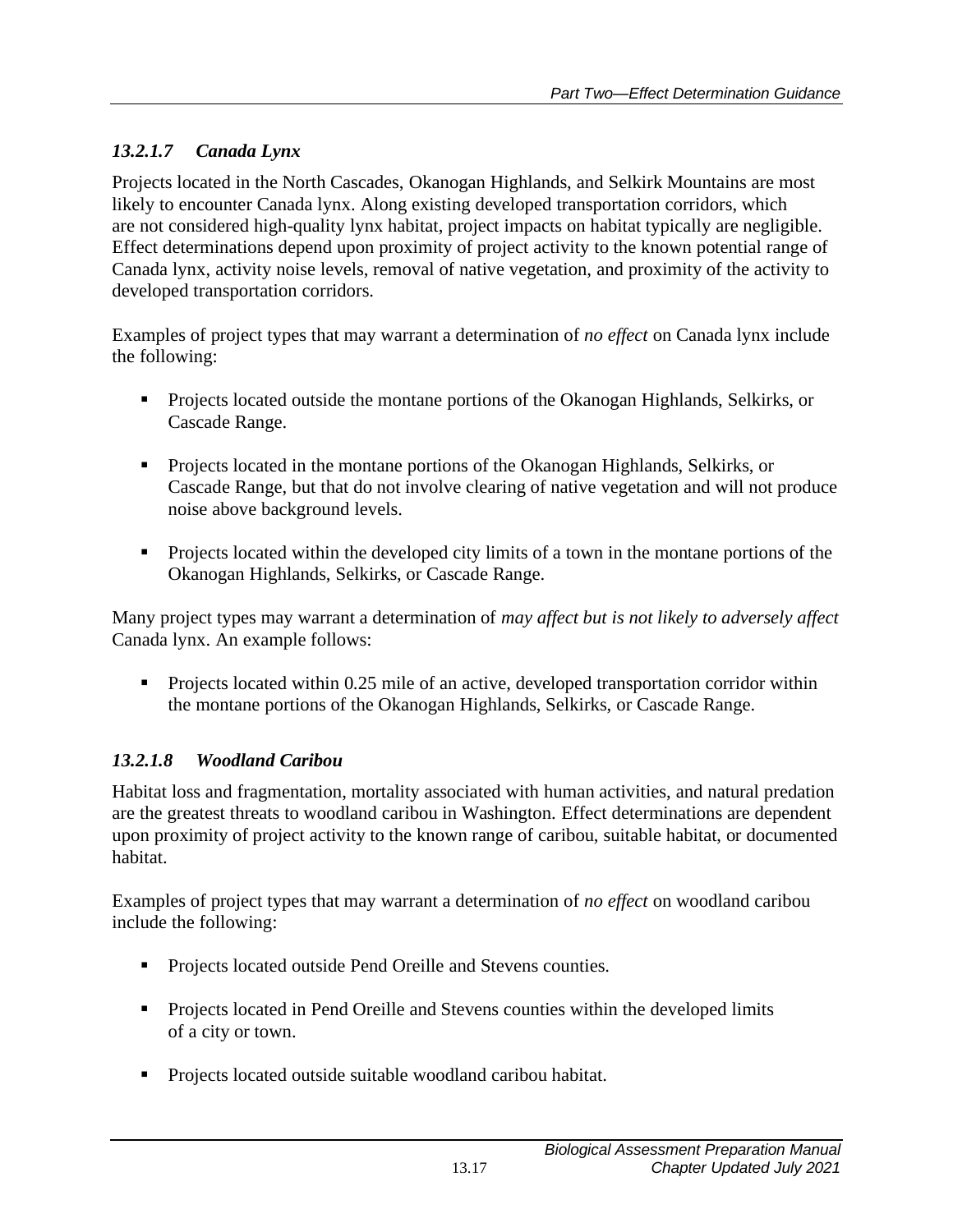Project types may warrant a determination of *may affect but is not likely to adversely affect* the woodland caribou. An example follows:

• Projects located above 5,000 feet elevation in Pend Oreille and Stevens counties within suitable habitat.

#### *13.2.1.9 Columbian White-tailed Deer*

The greatest threats to Columbian white-tailed deer are the loss of woodland habitat to residential and commercial development, competition for suitable habitat with black-tailed deer, and fawn predation from coyotes. The greatest threats that transportation projects pose include impacts to suitable habitat, disturbance, and traffic-related mortality.

The guidance below will help the biologist in making effect determinations, but final determinations will be made based on project specific factors and specific minimization measures. All project activities must be considered to make the correct effect determination.

Examples of project types that may warrant a determination of *no effect* on Columbian whitetailed deer include the following:

- Activities located outside of Wahkiakum and Cowlitz counties.
- **•** Projects within Wahkiakum and Cowlitz counties that do not impact woodland or tidal spruce communities, do not generate noise above background levels, and/or do not enable higher traffic speeds.

Project types may warrant a determination of *may affect but is not likely to adversely affect* the Columbian white-tailed deer. Examples include:

- Projects within Wahkiakum and Cowlitz counties within the Columbia River corridor that generate noise above background levels during construction.
- Projects within Wahkiakum and Cowlitz counties within the Columbia River corridor that alter small areas of suitable woodland habitat or tidal spruce forest communities within the right-of-way.

#### *13.2.1.10 Pygmy Rabbit*

The primary cause of decline of the pygmy rabbit is loss of thick sagebrush habitat. The rabbit's dependency on a long-lived, slow-recovering food source (sagebrush) limits the potential for its rapid recovery. Effect determinations depend upon proximity of project activity to the known range of the pygmy rabbit and removal of suitable habitat.

Examples of project types that may warrant a determination of *no effect* on the pygmy rabbit include the following: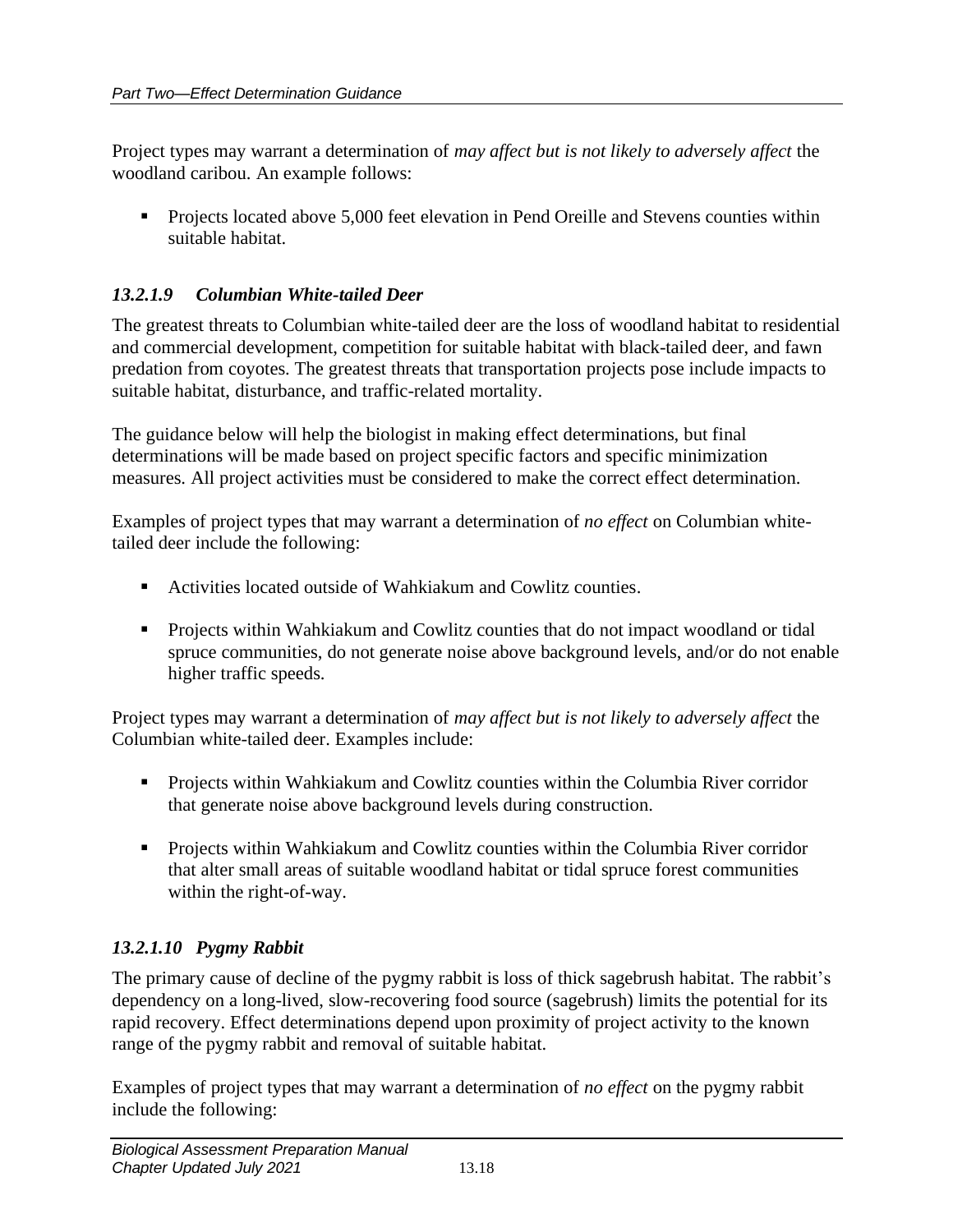- Projects occurring outside the current range of pygmy rabbit.
- Projects occurring within the developed portion of the WSDOT right-of-way.
- Projects that do not involve removal of sagebrush or ground-disturbing activities within native shrub-steppe habitat.

Many project types may warrant a determination of *may affect but is not likely to adversely affect* the pygmy rabbit. An example follows:

• Projects occurring within the WSDOT right-of-way that remove sagebrush potentially suitable for pygmy rabbit and/or conduct ground-disturbing activities within native shrub-step habitat within the historic range of the species.

## *13.2.1.11 Grizzly Bear*

Projects located in the North Cascades, Okanogan Highlands, and Selkirk Mountains are most likely to encounter grizzly bears. Along existing developed transportation corridors, which are not considered high-quality grizzly bear habitat, project impacts on habitat typically are negligible. Effect determinations depend upon proximity of project activity to the known potential range of grizzly bear, activity noise levels, removal of native vegetation, and proximity of the activity to developed transportation corridors.

Examples of project types that may warrant a determination of *no effect* on grizzly bears include the following:

- Projects located outside the montane portions of the Okanogan Highlands, Selkirks, or Cascade Range.
- Projects located in the montane portions of the Okanogan Highlands, Selkirks, or Cascade Range, but that do not involve clearing of native vegetation and will not produce noise above background levels.
- Projects located within the developed city limits of a town in the montane portions of the Okanogan Highlands, Selkirks, or Cascade Range.

Many project types may warrant a determination of *may affect but is not likely to adversely affect* grizzly bears. An example follows:

Projects located within 0.25 mile of an active, developed transportation corridor within the montane portions of the Okanogan Highlands, Selkirks, or Cascade Range.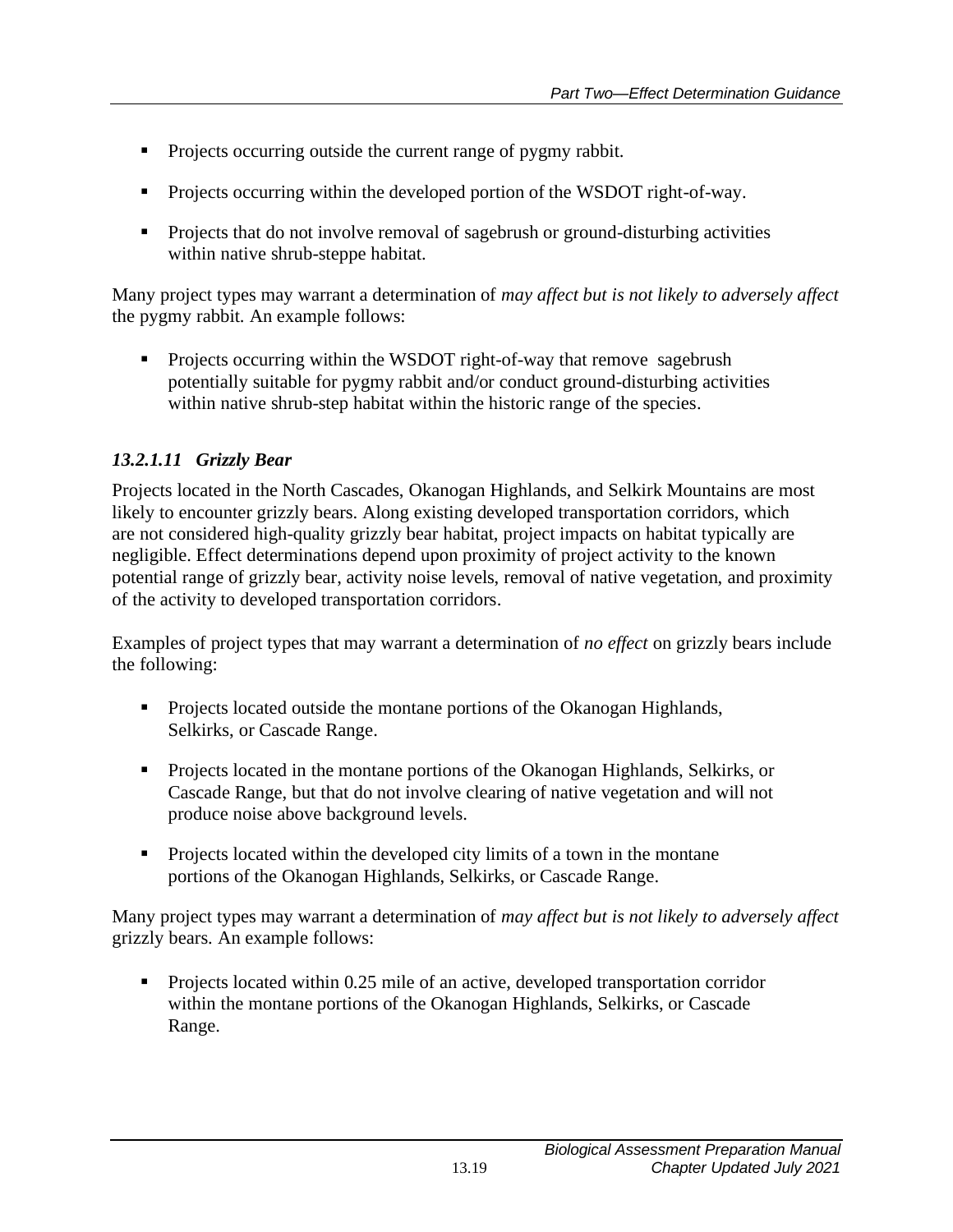#### *13.2.1.12 Mazama Pocket Gopher*

New development and subsequent habitat disturbance and fragmentation are the primary threats to the Mazama pocket gopher. Because of their fossorial habits and general preference for habitats that lack tree and shrub cover, pocket gophers may occur along maintained roadsides. Here, they may be vulnerable to activities that require ground disturbance; however, other activities, such as clearing brush and mowing may be considered beneficial for this species because they maintain preferred habitat conditions.

The USFWS has issued a special rule under section 4(d) of the Endangered Species Act. Under the proposed special rule, incidental take of these gopher subspecies caused by restorationand/or maintenance-type activities by airports on State, county, private, or Tribal lands, and ongoing single-family residential noncommercial activities, would be exempt from Section 9 of the Act. These activities include mechanical weed and grass removal on airports. The USFWS has also proposed to exempt certain construction activities that occur in already-developed sites within single-family residential development footprints, and certain normal farming or ranching activities, including: grazing, routine fence and structure maintenance, mowing, herbicide use, burning, and other routine activities. The rule targets these activities to encourage landowners to continue to maintain those areas that are not only important for airport safety, agricultural use, and restoration activities, but also provide habitat for the four Thurston/Pierce subspecies of Mazama pocket gopher (79 FR 19760).

WSDOT activities may potentially affect gophers through heavy equipment operation and direct impacts to grassland habitat. Potential impacts include:

- Mortality resulting from heavy equipment operation. Mortality could result from crushing under heavy equipment , the collapsing of burrows or tunnels, or displacement from tunnel systems and subsequent predation;
- Loss or degradation of habitat, resulting from heavy grading, upland vegetation removal, cut and fill, and conversion to paved or other unsuitable surface conditions.

The USFWS has developed survey protocol for determining the presence of Mazama pocket gophers. Two to three surveys may be required between June 1 and October 31 for projects that contain suitable soils and are within the range of one of the four subspecies. Surveys will only be accepted if the biologist has completed the survey training class conducted by USFWS. Negative results are typically valid through October 31 of the following calendar year. It is important that the WSDOT project biologist coordinate with USFWS species leads and liaisons early in the ESA evaluation process to determine the level of survey work required.

### *13.2.1.13 Oregon Spotted Frog*

Projects that involve ground-disturbing activities in wetland, aquatic, and riparian areas could affect the Oregon spotted frog. Effect determinations depend upon proximity of project activity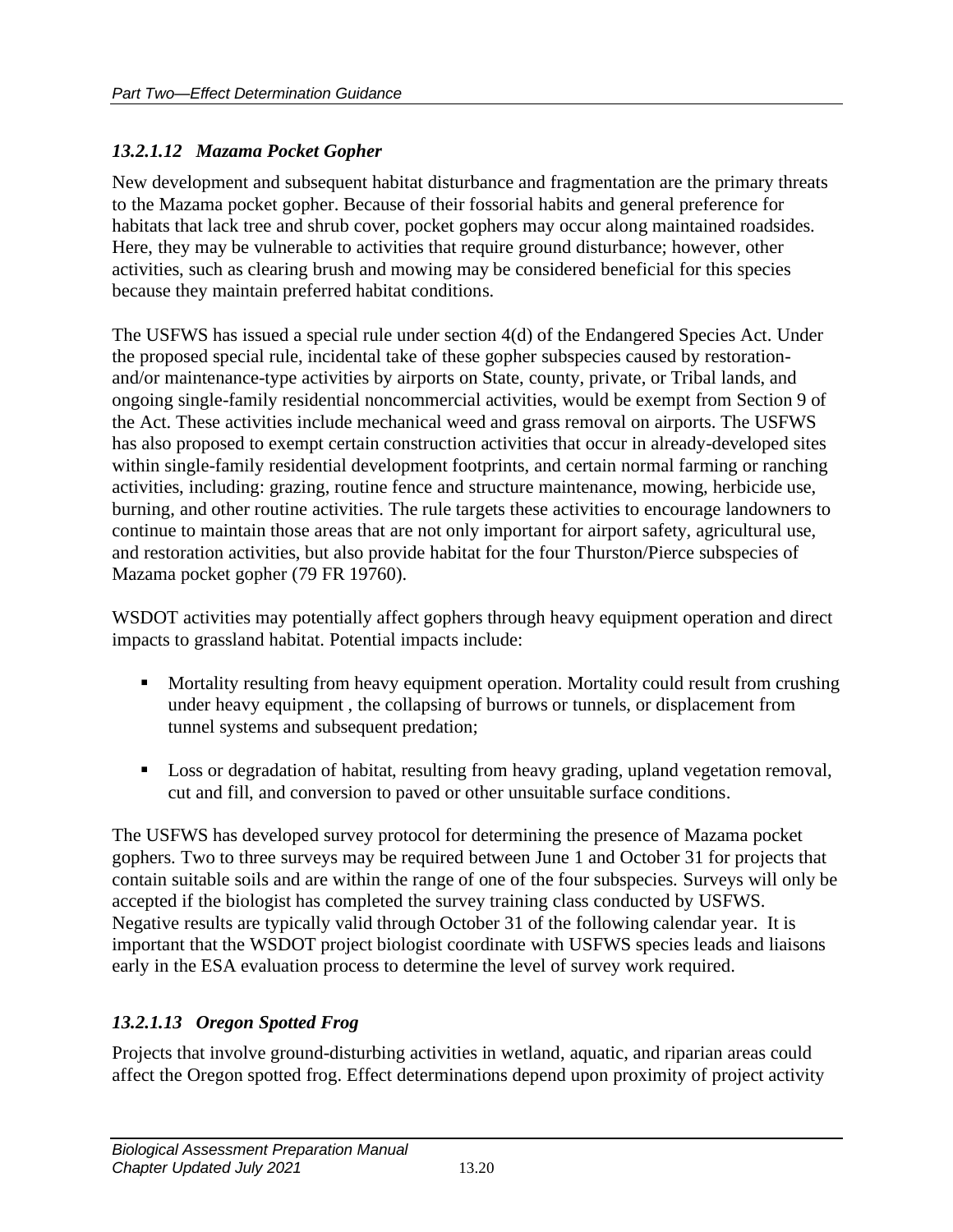to the known range of the Oregon spotted frog and to wetlands, aquatic, riparian areas, and suitable habitat.

As of January 2015, the USFWS considers the following watersheds in western Washington to be occupied or potentially occupied by the Oregon spotted frog. The watersheds are mapped as  $5<sup>th</sup>$  or  $6<sup>th</sup>$  level HUCs and include the following:

| <b>Baker River</b>                        | <b>Lower Trout Lake Creek</b>           |
|-------------------------------------------|-----------------------------------------|
| <b>Black River-Chehalis River</b>         | <b>Outlet Creek</b>                     |
| <b>Chambers Creek-Frontal Puget Sound</b> | Quilceda Creek-Frontal Possession Sound |
| <b>Chapman Creek</b>                      | Samish River                            |
| Finney Creek-Skagit River                 | Skagit River-Frontal Skagit Bay         |
| <b>Fraiser Creek</b>                      | South Fork Nooksack River               |
| Green River Kent                          | <b>Sumas River</b>                      |
| Lacamas Creek                             | Wallace River-Skykomish River           |
| Lower Nisqually River-Frontal Puget Sound | Woods Creek-Skykomish River             |
| Lower Snoqualmie River                    |                                         |

Many project types may warrant a determination of *no effect* on Oregon spotted frog. Examples of such projects include the following:

- Projects not located within occupied or potentially occupied watersheds.
- Projects located in occupied or potentially occupied watersheds that occur over 200 feet from Oregon spotted frog habitat as identified by the project biologist, and do not discharge stormwater.

Many project types may warrant a determination of *may affect but is not likely to adversely affect*  Oregon spotted frog. Examples of such projects include the following:

■ Projects located in occupied or potentially occupied watersheds that occur within 200 feet of Oregon spotted frog habitat as identified by the project biologist, but do not impact wetland or riparian habitat.

Distances discussed above may be modified (increased or decreased) based on project-specific analyses, project biologist review, discussions with USFWS biologists, and their verbal approval.

#### *13.2.1.14 Taylor's Checkerspot*

Habitat loss and incidental mortality are the most significant threats to Taylor's checkerspot. Activities within suitable habitat can result in the crushing of eggs, larvae, and adults, and the loss of host plants. Mowing, brush removal, and targeted herbicide use may enhance habitat, resulting in beneficial effects to the species.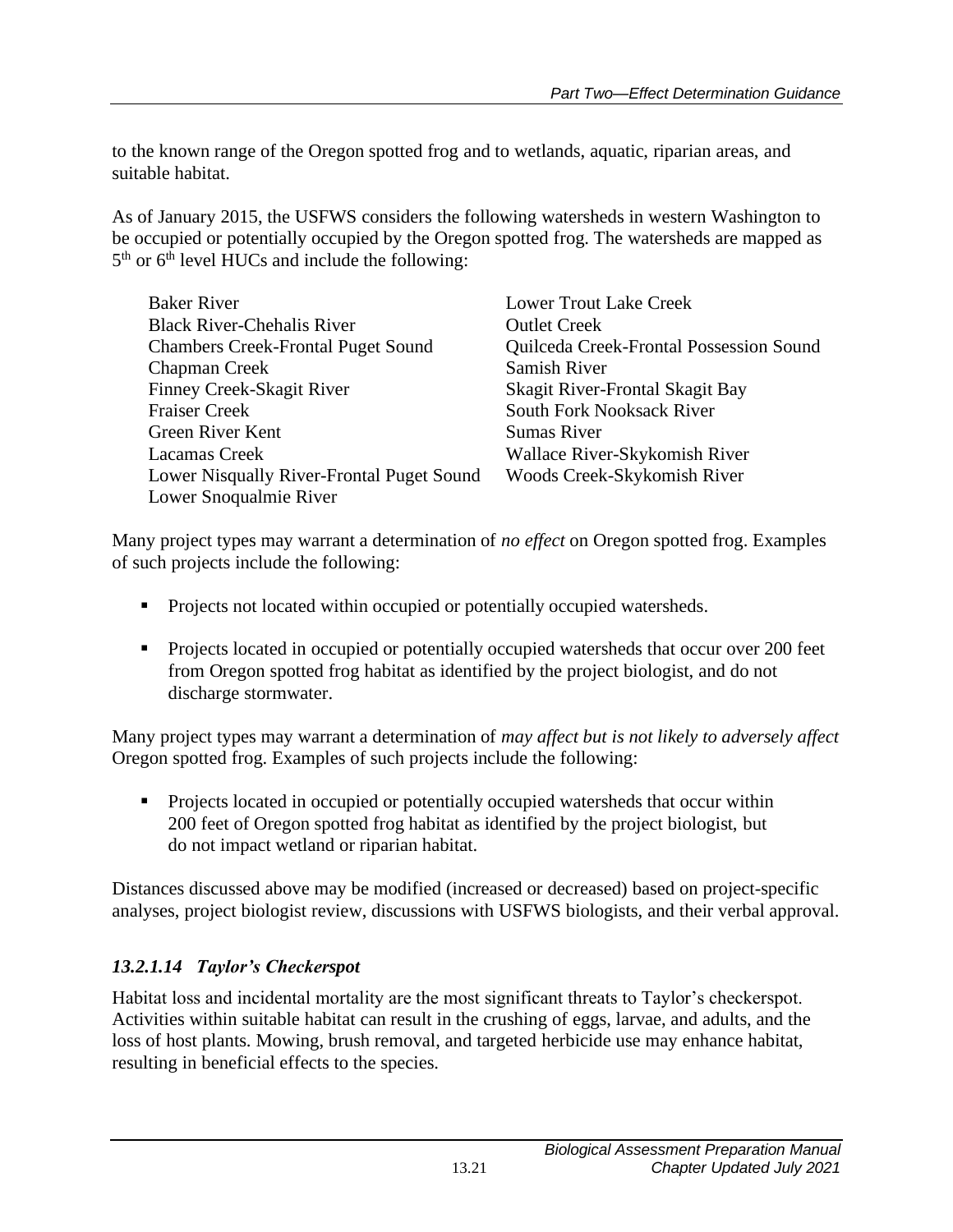WSDOT activities may potentially affect Taylor's checkerspot by temporarily or permanently removing prairie habitat or by crushing individuals during construction. More specifically, potential impacts may include: mortality of eggs and larvae resulting from heavy equipment operation and upland vegetation removal; and loss of habitat, including larval host plants and adult nectar sources, resulting from creation of new PGIS, cut and fill operations, and safety improvements.

The guidance provided below will help the biologist in making provisional effect determinations, but final determinations will be made based on project specific factors and specific minimization measures. All project activities must be considered to make the correct effect determination for Taylor's checkerspot.

Examples of project types that may warrant a determination of *no effect* on Taylor's checkerspot include the following:

- Projects located outside Island, San Juan, Clallam, Pierce, Mason, Lewis, and Thurston counties.
- Projects located in Island, San Juan, Clallam, Pierce, Mason, Lewis, and Thurston counties involving the alteration of habitat not suitable for the species.
- Projects located in Island, San Juan, Clallam, Pierce, Mason, Lewis, and Thurston counties that are conducted entirely within the developed portion of the road.

Many project types may warrant a determination of *may affect, not likely to adversely affect* for Taylor's checkerspot. One example is:

▪ Projects located in Island, San Juan, Clallam, Pierce, Mason, Lewis, and Thurston counties which occur within 100 feet of suitable habitat, and which involve work outside the developed portion of the road prism.

Distances discussed above may be modified (increased or decreased) based on project-specific analysis, project biologist review, discussions with USFWS biologists, and their verbal approval.

### *13.2.1.15 Wenatchee Mountains Checker-Mallow*

Projects that involve ground-disturbing activities in wetland and riparian areas located in the Wenatchee Mountains could affect the Wenatchee Mountains checker-mallow. Effect determinations depend upon proximity of project activity to the known range of the Wenatchee Mountains checker-mallow and to wetlands, riparian areas, and suitable habitat.

Many project types may warrant a determination of *no effect* on Wenatchee Mountains checkermallow. Examples of such projects include the following:

■ Projects located outside Chelan County.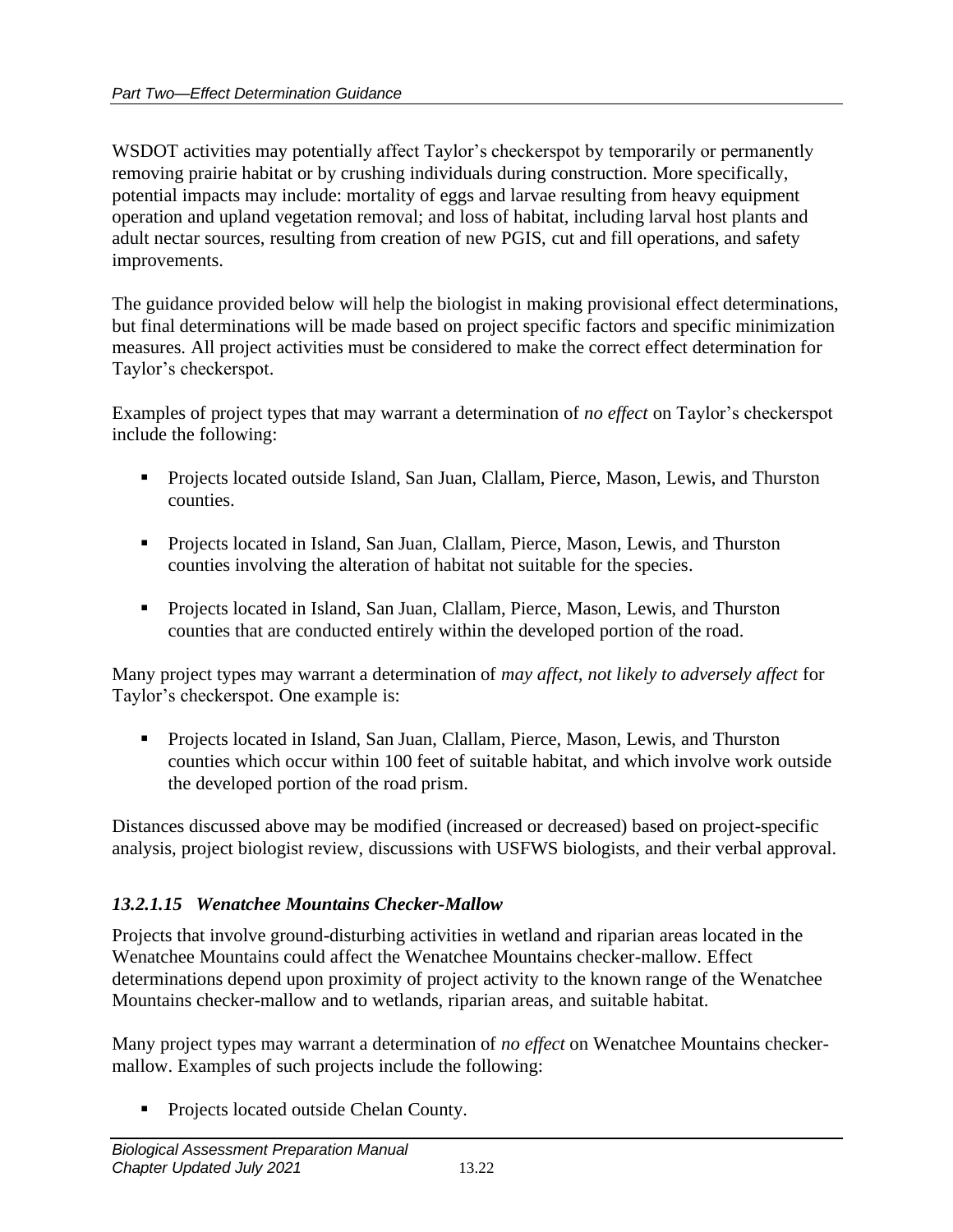- Projects located in Chelan County that involve no ground-disturbing activities or are confined within the developed portion of the roadway.
- Projects located in Chelan County but not in the Wenatchee Mountains and not between 1,600 and 3,300 feet elevation.
- Projects that do not remove or modify vegetation within 100 feet of wetlands, riparian areas, or areas of saturated soils in open coniferous forest and along the edge of shrub and hardwood thickets and that do not alter wetland hydrology.
- Project areas that do not contain suitable Wenatchee Mountains checker-mallow habitat, as determined by a survey conducted by a qualified biologist between June 15 and July 31.

Many project types may warrant a determination of *may affect but is not likely to adversely affect*  Wenatchee Mountains checker-mallow. Examples of such projects include the following:

- Projects located in the Wenatchee Mountains between 1,600 and 3,300 feet elevation that alter vegetation within 100 feet of unsurveyed, potentially suitable Wenatchee Mountains checker-mallow habitat, but do not alter wetland or riparian vegetation or hydrology.
- Projects located in the Wenatchee Mountains between 1,600 and 3,300 feet elevation that alter potentially suitable Wenatchee Mountains checker-mallow habitat not containing Wenatchee Mountain checker-mallow, as documented by a survey conducted by a qualified biologist between June 15 and July 31.

## *13.2.1.16 Ute Ladies'-Tresses*

Projects that involve ground-disturbing activities in wetland and riparian areas located in transition zones could affect Ute ladies'-tresses (*Spiranthes diluvialis*). Effect determinations depend upon proximity of project activity to wetlands, riparian areas, and suitable habitat.

Many project types may warrant a determination of *no effect* on Ute ladies'-tresses. Examples of such projects include the following:

- Projects that do not involve ground-disturbing activities.
- Projects that do not remove or modify vegetation or alter wetland hydrology within habitat suitable for supporting Ute ladies'-tresses, as identified by the project biologist.

Many project types may warrant a determination of *may affect but is not likely to adversely affect*  Ute ladies'-tresses. Examples of such projects include the following: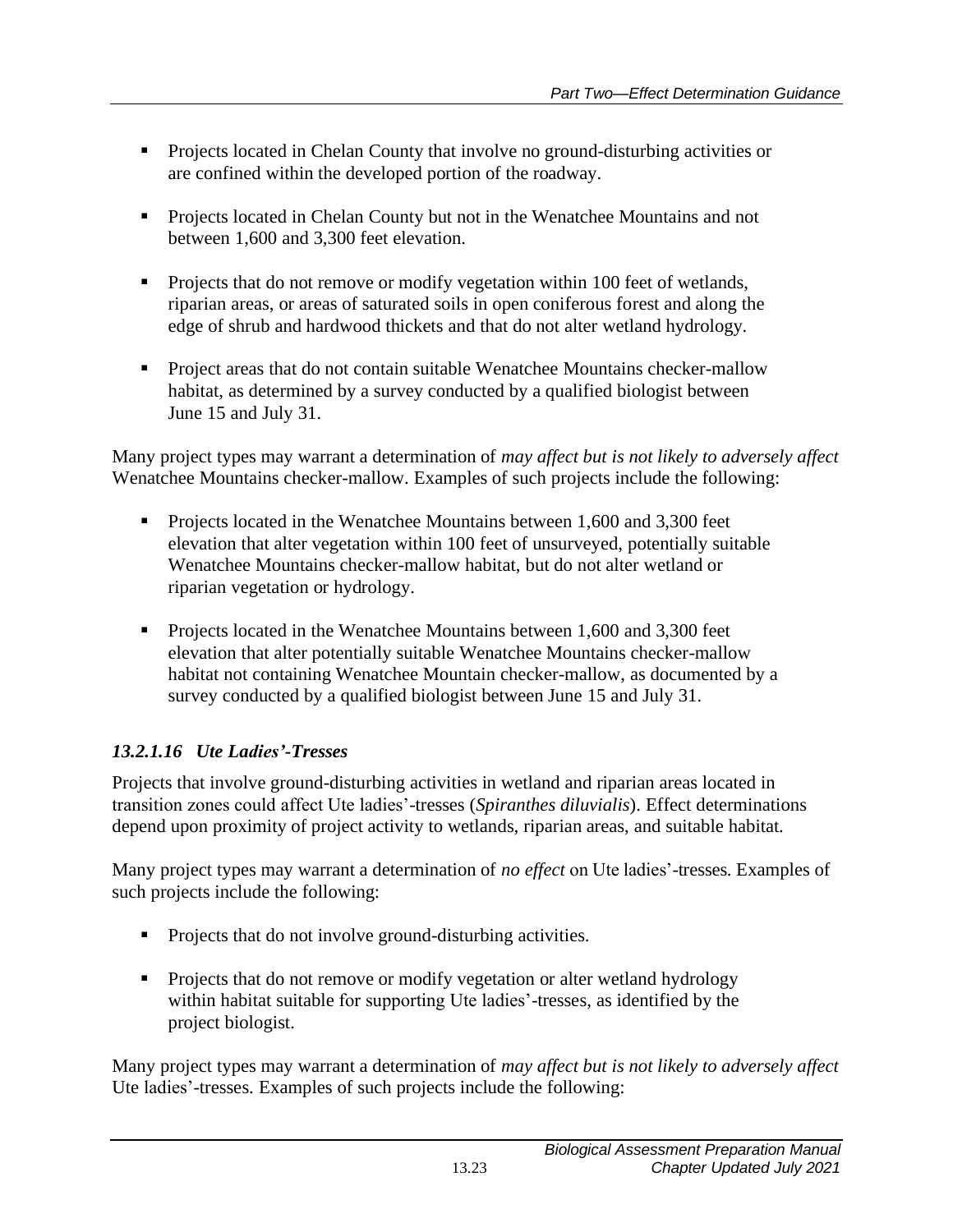- Project areas with potentially suitable habitat that do not contain Ute ladies' tresses as determined by a survey conducted by a qualified biologist between July 15 and September 15.
- Project areas that do not contain *Spiranthes* ssp, as determined by a survey conducted by a qualified biologist between July 1 and September 15.
- Projects located between 700 and 7,000 feet elevation that alter vegetation of unoccupied (verified by survey) but potentially suitable Ute ladies'-tresses habitat, but do not alter wetland or riparian vegetation or hydrology.

## *13.2.1.17 Spalding's Catchfly*

Projects that involve ground-disturbing activities in native grasslands could affect Spalding's catchfly (*Silene spaldingii*). Effect determinations depend upon proximity of project activity to the known range of Spalding's catchfly and its suitable habitat.

Many project types may warrant a determination of *no effect* on Spalding's catchfly. Examples of such projects include the following:

- Projects that occur outside Adams, Asotin, Lincoln, Spokane, and Whitman counties.
- Projects located within Adams, Asotin, Lincoln, Spokane, and Whitman counties that do not involve ground-disturbing activities.
- Projects that do not remove or modify native grassland habitat located in Adams, Asotin, Lincoln, Spokane, and Whitman counties.
- Project areas that do not contain Spalding's catchfly, as determined by a survey conducted by a qualified biologist between July 15 and August 31.

#### <span id="page-27-0"></span>**13.2.2 Effect Determinations for Proposed Species**

Effect determinations for proposed species are addressed briefly in Chapter 12.

## <span id="page-27-1"></span>**13.3 Effect Determinations for Critical Habitat**

The following sections provide guidance for making effect determinations for critical habitat of NMFS listed fish species and critical habitat of USFWS-listed Wenatchee Mountain checkermallow, marbled murrelet, and northern spotted owl.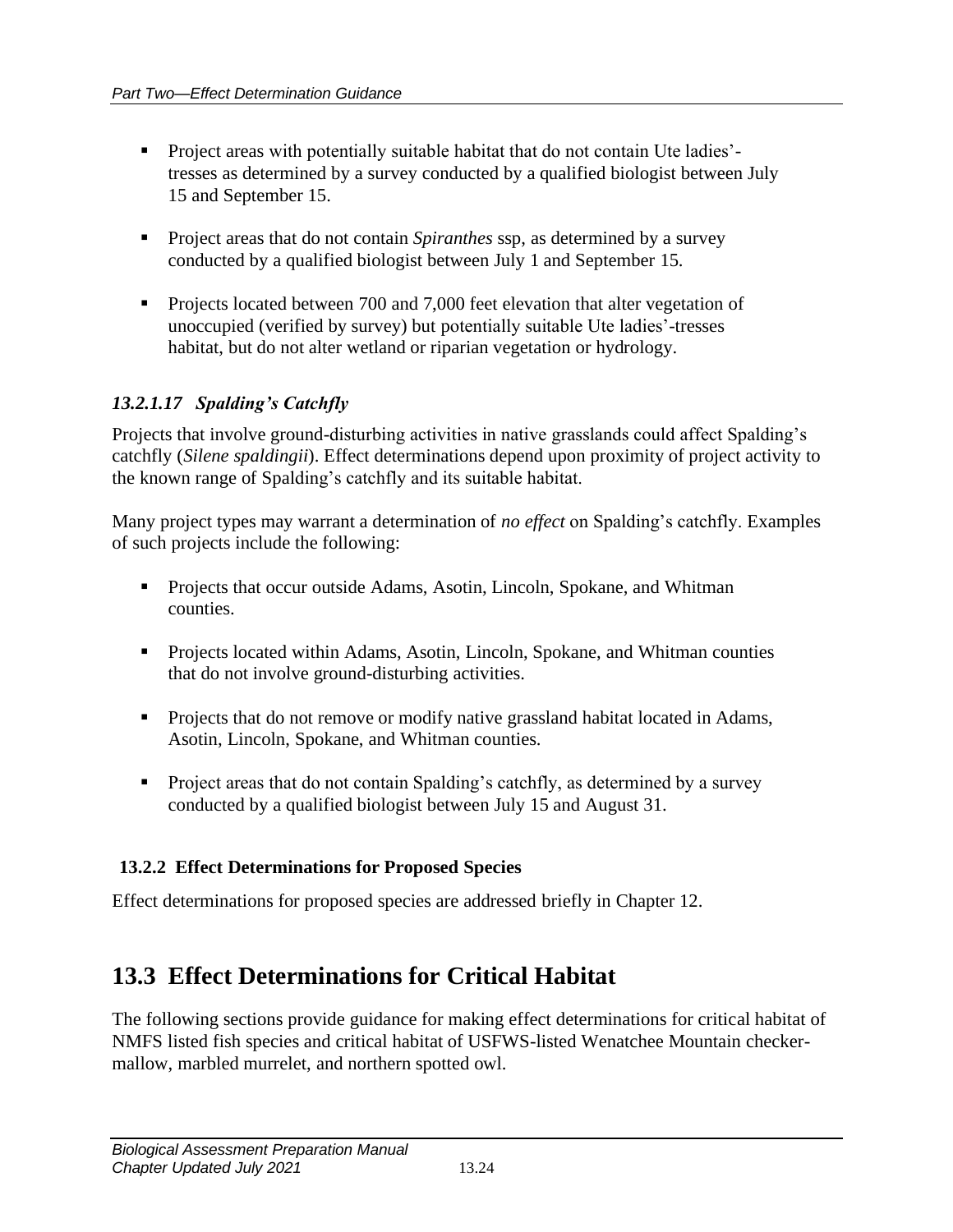Effect determinations for critical habitat should provide information on the physical and biological features (PBFs) affected, briefly describe how they will be affected, and explain how these impacts influence the overall effect determination for critical habitat.

## <span id="page-28-0"></span>**13.3.1 NMFS Listed Fish Species Critical Habitat**

Conditions for effect determinations depend upon numerous factors, including presence of critical habitat, presence of listed fish species, proximity of project activity to surface waters, level of disturbance, ability to contain project activity within previously developed areas, use of appropriate BMPs, extent of riparian vegetation removal, restriction of work to appropriate work windows, and compliance with established guidelines, agreements, and permits. Below are some examples.

Many project types may warrant a determination of *no effect* on critical habitat. Examples of such projects include the following:

- Projects with action areas located outside critical habitat.
- Projects located within critical habitat that 1) are conducted entirely within the developed portion of the roadway, 2) do not remove or modify vegetation in any way, 3) do not alter existing hydrology through modified discharges, and 4) do not discharge materials (such as water, asphalt grindings, or fill material) from the developed portion of the roadway.
- Bridges undergoing seismic retrofit, bridge deck repair, overlays, or replacements, provided that they involve no in-water work and create no additional impervious surface area.

Many project types may warrant a determination of *may affect but is not likely to adversely affect*  critical habitat. Examples of such projects include the following:

- Projects located within 300 feet of the OHWM of a listed fish-bearing water that do not remove or alter riparian habitat.
- Projects in which slide material has entered a listed fish-bearing water body and, if removal is necessary, will be conducted within the appropriate work window when listed fishes are not likely to be present in the action area.
- Activities that involve work below the OHWM to replace or extend culverts, provided that there are no ESA-listed salmonid species present in the system during the approved work window. (Road crossing replacement culverts will be designed in accordance with *Water Crossing Design Guidelines* (Barnard, et al. 2013). Tide gate replacement projects should follow the guidance in the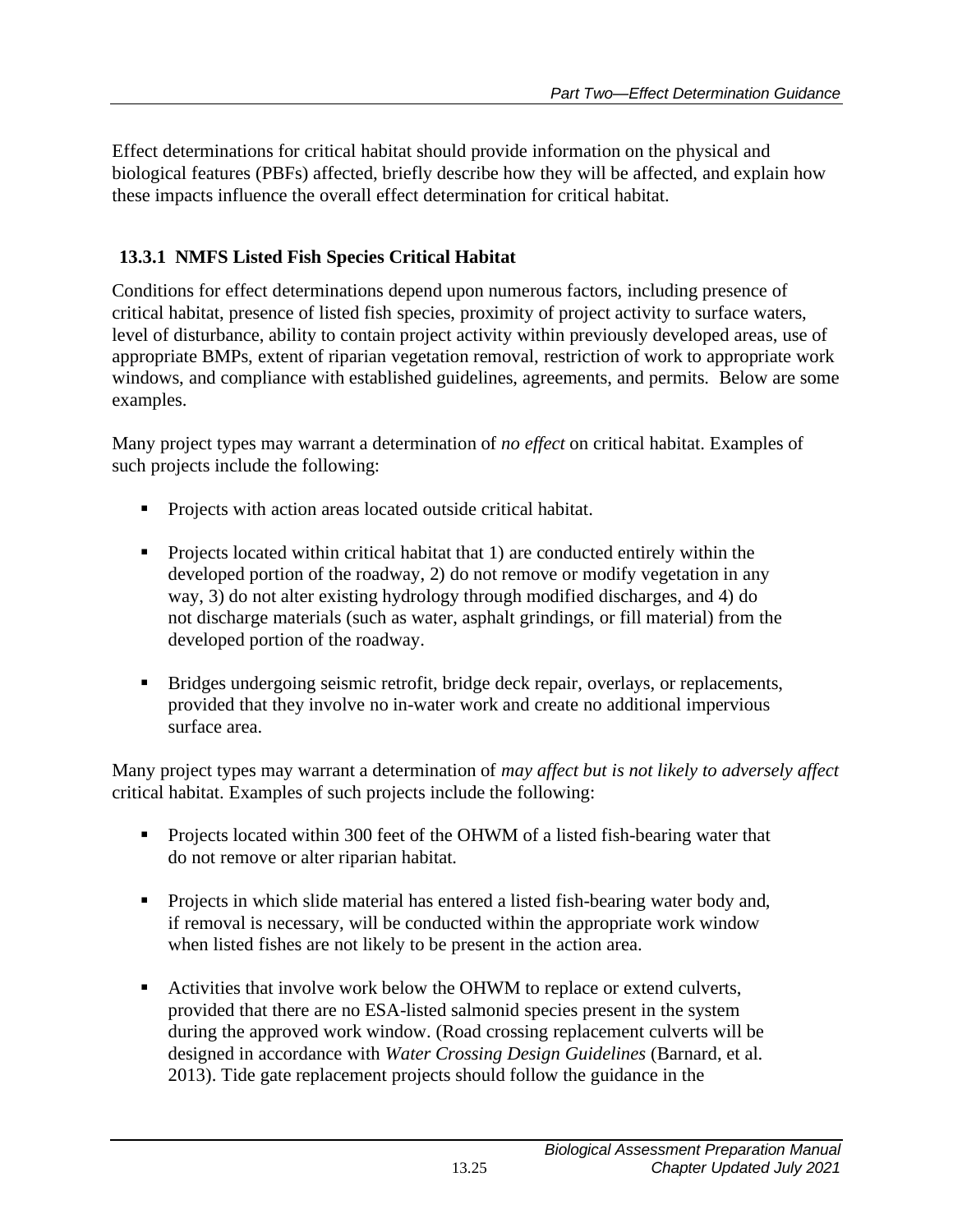programmatic biological opinion: *Fish Passage and Restoration Action in Washington State, Department of Army Permits* [June 21, 2017].)

- Projects that relocate streams farther away from the roadway or separate ditch/stream systems, provided that listed salmonid species are not present in the system during construction, and the activity restores or improves habitat functions provided by the original channel through creation of meanders, vegetated stream banks, or installation of habitat structures.
- Projects that replace existing riprap structures with no expansion of the original footprint based on the as-built plans, or projects that remove an equivalent amount of riprap within the project area during a period when listed fish species are not likely to be present.
- Projects that use blasting as a method of removing slide materials, with the blast and the fallout of materials occurring outside the aquatic system, provided that the blasting occurs within the designated work windows if listed fishes are known to be present in the immediate vicinity (one-quarter mile) upstream and downstream.
- Floating bridge maintenance projects consisting of the repair or replacement of floating bridge cables or the removal of derelict fishing nets.

#### <span id="page-29-0"></span>**13.3.2 Wenatchee Mountains Checker-Mallow**

Many project types may warrant a determination *of no effect* on designated critical habitat for the Wenatchee Mountains checker-mallow (*Sidalcea oregana* var. *calva*). Examples of such projects include the following:

- **•** Projects located entirely within WSDOT right-of-way that do not alter the hydrology of critical habitat for the Wenatchee Mountains checker-mallow.
- Projects located outside WSDOT right-of-way and critical habitat that do not alter the hydrology of critical habitat for the Wenatchee Mountains checker-mallow.

Many project types may warrant a determination of *may affect but is not likely to adversely affect*  designated critical habitat for the Wenatchee Mountains checker-mallow. Examples of such projects include the following:

• Projects that may alter the hydrology of critical habitat for the Wenatchee Mountains checker-mallow but will not adversely affect physical and biological features.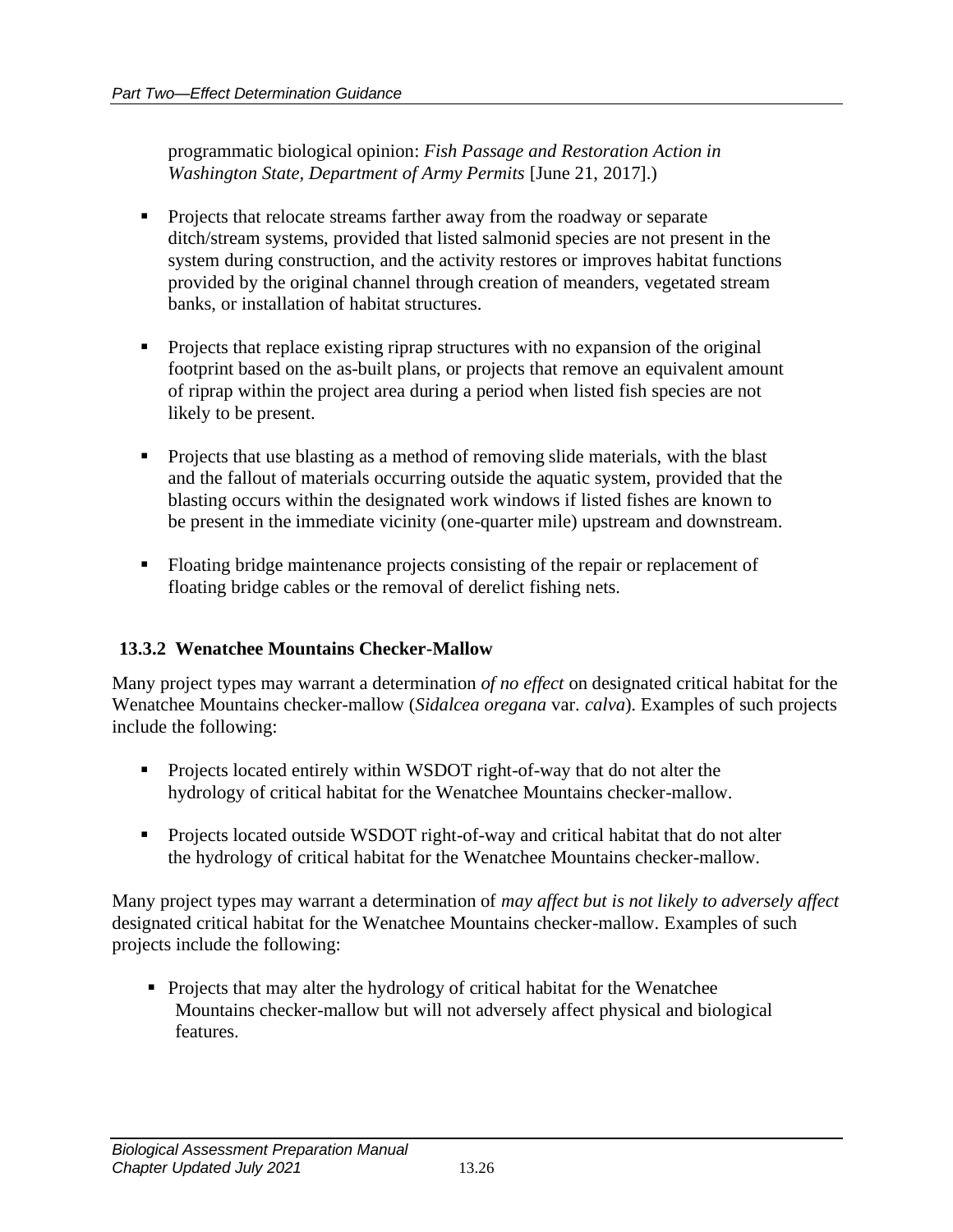## <span id="page-30-0"></span>**13.3.3 Marbled Murrelet Critical Habitat**

Proposed projects that occur within or adjacent to designated critical habitat and result in removal (clearing and/or grubbing) of vegetation may affect a critical habitat unit. However, most WSDOT projects involve removal (clearing and/or grubbing) of vegetation located adjacent to an existing transportation corridor and will not likely alter the PBFs. Projects that do not alter the PBFs will not adversely affect the critical habitat unit.

Presence of nesting habitat within a critical habitat unit should be evaluated by a biologist. A biologist will also evaluate conifer-dominated forest stands of at least five acres with trees  $\geq 15$ inches dbh and the presence of 4" wide platforms 33 feet above the ground to determine nesting tree suitability.

Table 13-6 summarizes effect determinations for projects **inside designated critical habitat** that will result in habitat impacts or tree removal.

| requiring free reduction             |                                                                                                                      |                                                                                                                |                                                                                                                |  |  |  |  |  |  |
|--------------------------------------|----------------------------------------------------------------------------------------------------------------------|----------------------------------------------------------------------------------------------------------------|----------------------------------------------------------------------------------------------------------------|--|--|--|--|--|--|
| <b>Project Activity</b>              | <b>No Effect</b>                                                                                                     | May Affect, Not Likely to                                                                                      | <b>Likely to Adversely Affect</b>                                                                              |  |  |  |  |  |  |
|                                      |                                                                                                                      | <b>Adversely Affect</b>                                                                                        |                                                                                                                |  |  |  |  |  |  |
| Upland<br>Vegetation<br>removal and  | Marbled murrelet is not<br>on County list; or                                                                        | If stand is in critical habitat and<br>is within 0.5 mile of suitable<br>habitat that is also within critical  | If stand is in critical habitat<br>and is within 0.5 mile of<br>suitable nesting habitat that                  |  |  |  |  |  |  |
| Management                           | Project does not occur in<br>critical habitat                                                                        | habitat, any vegetation removal<br>creating new canopy gaps less                                               | is also located within critical<br>habitat, and projects that                                                  |  |  |  |  |  |  |
| Riparian and                         |                                                                                                                      | than 0.25 acre and does not                                                                                    | remove conifer trees that are                                                                                  |  |  |  |  |  |  |
| Wetland<br>Vegetation<br>Removal and | Note: any type of habitat<br>removal within critical<br>habitat (suitable or non-                                    | remove trees with suitable nest<br>structure; or                                                               | $\frac{1}{2}$ of the site potential tree<br>height or taller and creates a<br>new canopy gap $\geq$ 0.25 acre. |  |  |  |  |  |  |
| Management                           | suitable habitat removal)<br>will have a not likely to<br>adversely affect or an<br>adverse effect<br>determination. | Removal of suitable habitat<br>adjacent to a permanent<br>opening (existing roads) if<br>approved by the USFWS | If trees with suitable nesting<br>structure are removed.                                                       |  |  |  |  |  |  |

**Table 13-6. Marbled Murrelet Critical Habitat Effect Determination Guidance for Projects Requiring Tree Removal**

## <span id="page-30-1"></span>**13.3.4 Northern Spotted Owl Critical Habitat**

Proposed projects that occur within designated critical habitat and result in removal of vegetation may affect a critical habitat unit. However, most projects involve removal (clearing and/or grubbing) of vegetation located adjacent to an existing transportation corridor and will not likely alter the critical habitat PBFs. Projects that do not alter the PBFs will not adversely affect the critical habitat unit.

Presence of NRF or dispersal habitat within a critical habitat unit should be evaluated by a biologist. A biologist will also evaluate trees 20 inches dbh and greater that are identified as removals to determine if they are potential nesting trees. Table 13-7 summarizes spotted owl critical habitat effect determination guidance that may be applicable to WSDOT projects.